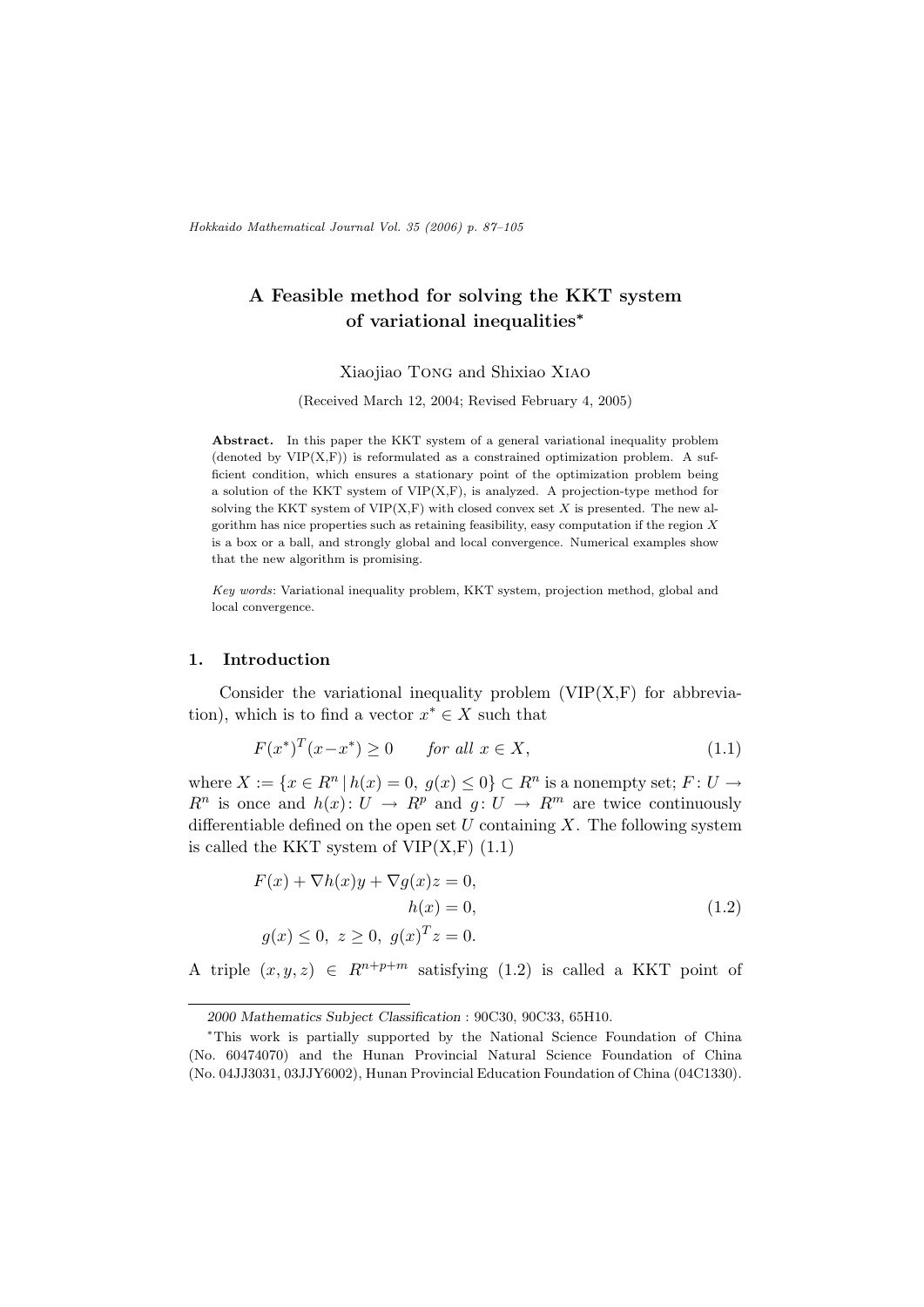# $VIP(X,F)$ .

There is a strong relationship between the KKT conditions (1.2) and the solution of VIP(X,F) (see [4], [9] and [15]). Namely, if  $x^* \in X$  is a solution of  $VIP(X,F)$  and a constraint qualification holds, then multiplier vectors  $y^* \in R^p$ ,  $z^* \in R^m$  exist such that  $(x^*, y^*, z^*) \in R^{n+p+m}$  is a KKT point of VIP(X,F). Conversely, if  $h_i$  for  $i = 1, \ldots, p$  are affine and  $g_i$  for  $i =$  $1, \ldots, m$  are convex, and if  $(x^*, y^*, z^*)$  solves  $(1.2)$ , then  $x^*$  solves  $VIP(X,F)$ . This conclusion causes that most of the methods for solving  $VIP(X,F)$  have focused on the KKT system of  $VIP(X,F)$  (1.2).

It is well-known that, by using the Fischer-Burmeister function

$$
\phi(a, b) := \sqrt{a^2 + b^2} - (a + b),
$$

the system (1.2) can be reformulated equivalently as a system of nonsmooth equations

$$
F(x) + \nabla h(x)y + \nabla g(x)z = 0,
$$
  
\n
$$
h(x) = 0,
$$
  
\n
$$
\Phi(-g(x), z) = 0,
$$
\n(1.3)

where  $\Phi(-g(x), z) = (\phi(-g_1(x), z_1), \dots, \phi(-g_m(x), z_m))^T \in R^m$ . Denote  $w := (x, y, z)$  and

$$
L(w) := F(x) + \nabla h(x)y + \nabla g(x)z;
$$
  
\n
$$
\Phi(w) := \Phi(-g(x), z);
$$
  
\n
$$
H(w) := \begin{pmatrix} L(w) \\ h(x) \\ \Phi(w) \end{pmatrix}.
$$

Then we rewrite system (1.3) as

$$
H(w) = 0.\t\t(1.4)
$$

By using the natural merit function, i.e.,

$$
\Psi(w) := \frac{1}{2} ||H(w)||^2,
$$

a popular method for solving (1.4) is equivalent to finding a solution of the following unconstrained optimization problem

$$
\min \Psi(w). \tag{1.5}
$$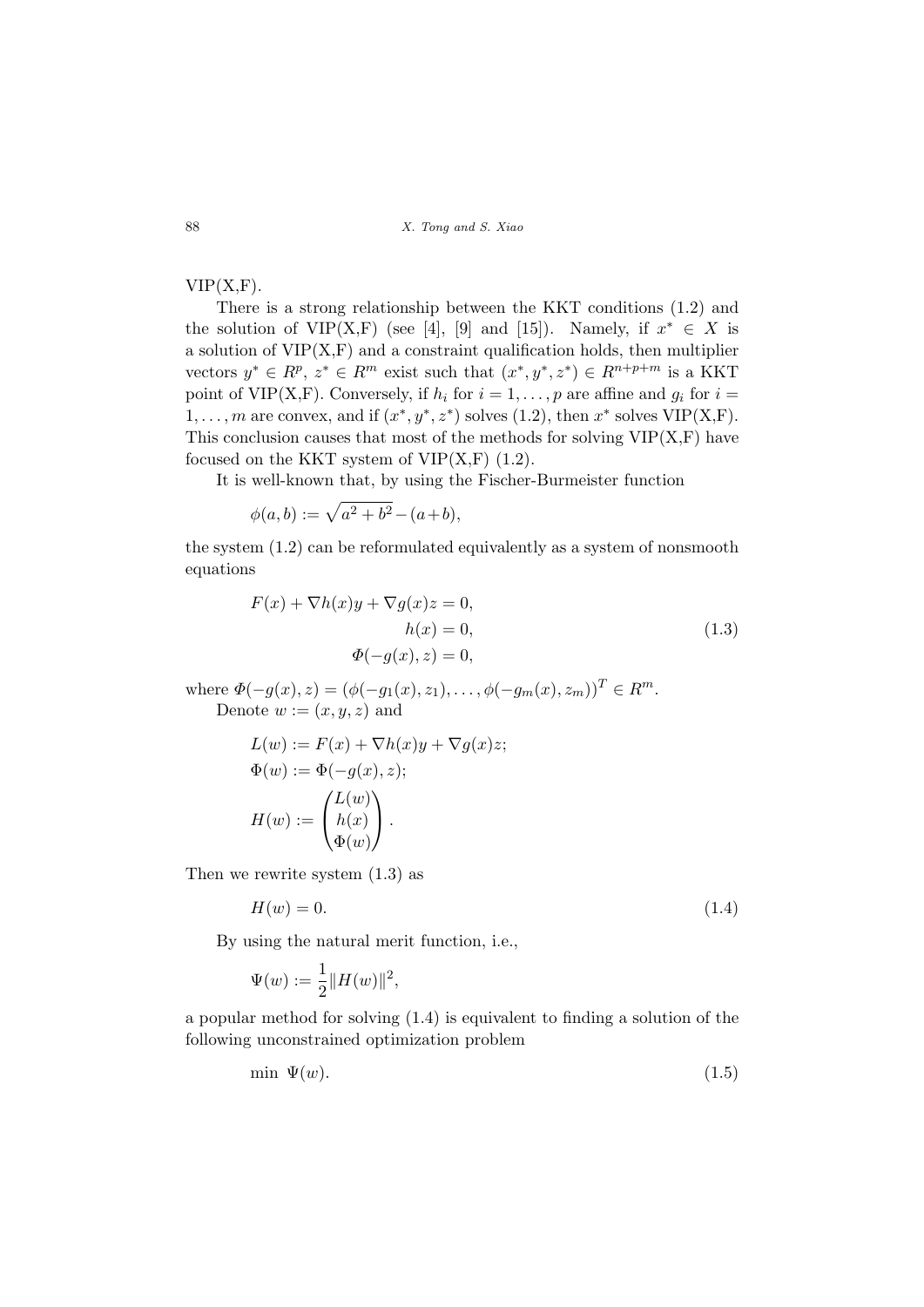This approach has been studied by many authors (see [12], [10], [6], [4] and references therein).

It is well-known that for optimization problems, most of the methods can only find a stationary point, therefore it is required to provide some conditions which ensure a stationary point of a reformulated optimization problem being a solution of the system (1.4). We call the condition Stationary Condition. Some papers have discussed this problem (see [1],  $[4]-[7]$ , [13], [14]). For general  $VIP(X,F)$  (1.1), Facchinei et al. [4] gave the stationary condition ensuring that the stationary point of the unconstrained optimization problem  $(1.5)$  is a solution of the system  $(1.4)$  (see Theorem 4.3 in [4]). Following the work of [4], Facchinei et al. [5] found that, even for a strongly monotone  $VIP(X, F)$  with a convex set defined by nonlinear inequalities, one cannot ensure that the method converges to the unique solution of the  $VIP(X,F)$ . Based on this observation, [5] presented a simply constrained optimization reformulation for the KKT system of  $VIP(X,F)$ where the equivalent problem is

$$
\min \Psi(w), \qquad subject \ to \ z \ge 0. \tag{1.6}
$$

Then a suitable algorithm is given, and the stationary condition is studied in [5].

We note that both of the reformulation  $(1.5)$  and  $(1.6)$  require that  $F(x)$  is well defined on the whole space  $R<sup>n</sup>$ . This requirement for F is not satisfied in many  $VIP(X,F)$  arising from economic equilibrium problems (see [3] and [8]). Moreover, even if F is defined on the whole space  $R^n$ , some important properties of  $F$  (for example, the monotone character) holds on  $X$  and may not hold outside  $X$ . These observations lead us to focus on feasible methods, i.e., we take into account a more generally constrained optimization reformulation of the KKT system of  $VIP(X,F)$  as follows:

$$
\min \Psi(w) = \frac{1}{2} ||H(w)||^2
$$
  
s.t.  $h(x) = 0$ ,  
 $g(x) \le 0$ ,  
 $z \ge 0$ . (1.7)

Based on the reformulation (1.7), two questions arise:

(1) what conditions ensure that a stationary point of (1.7) is a solution of the KKT system (1.3)?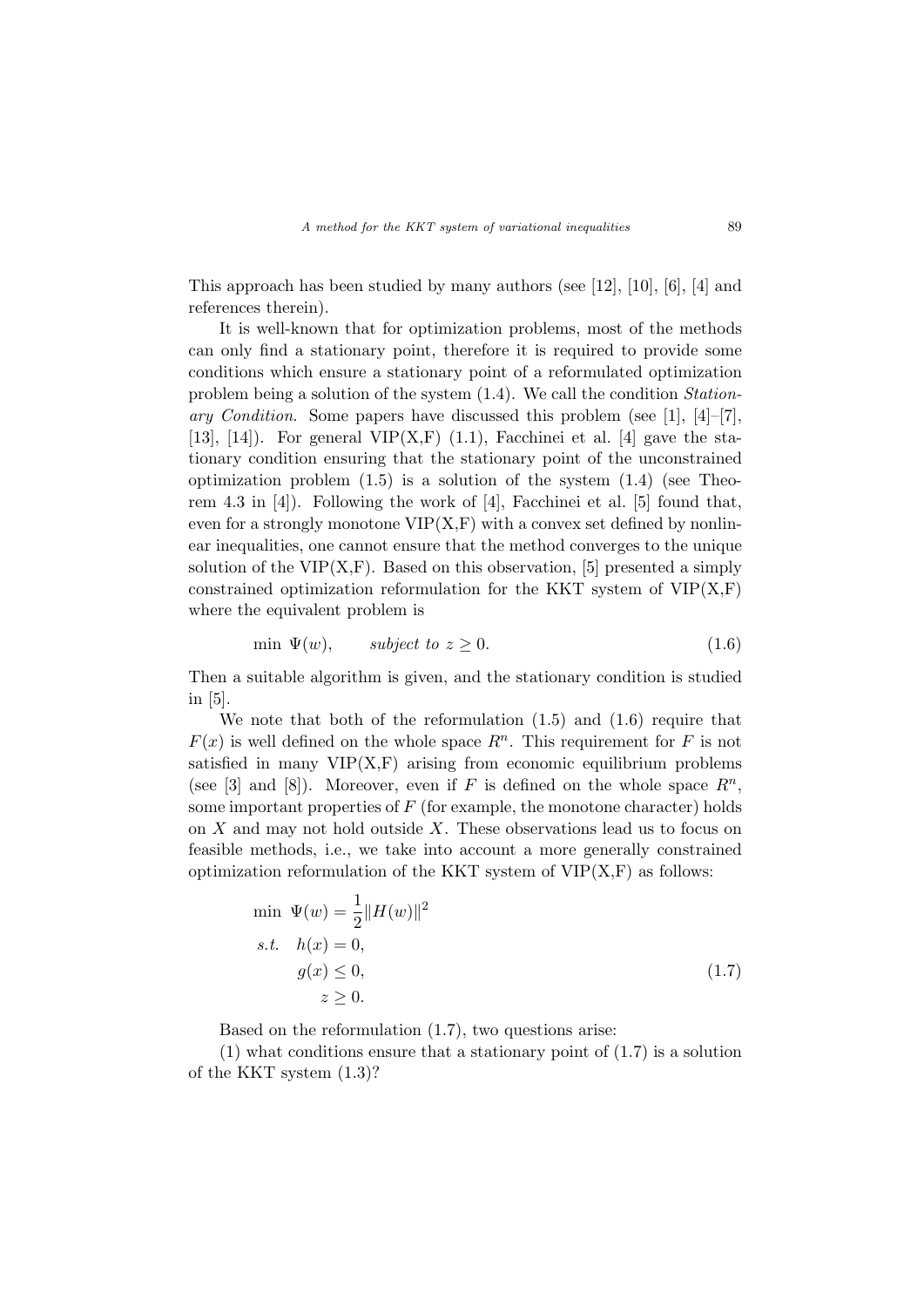(2) problem (1.7) is only a  $C<sup>1</sup>$  optimization problem, how to design a suitable algorithm for solving it?

In the next section, we shall first study the stationary condition of (1.7), a sufficient condition is given and the first question above is answered. In Section 3, for the case that  $X$  is a closed convex set, we present a projectiontype algorithm and show its convergence. Section 4 provides some preliminary numerical examples to test the new algorithm. Some conclusions are drawn in the last section.

Some words about notations: If  $F: R^n \supset U \to R^n$  is a differentiable function, the Jacobian of F at a point  $x \in \mathbb{R}^n$  is denoted by  $F'(x)$ , whereas  $\nabla F(x)$  is the transposed Jacobian. Throughout this paper  $\|\cdot\|$  denotes the Euclidean norm.  $P_{\Omega}(w)$  denotes the projection of vector w in the convex set  $\Omega$ . A superscript k such as w<sup>k</sup> refers to a specific vector and usually denotes an iteration index. If  $v \in \mathbb{R}^m$  and  $J \subseteq \{1, 2, \ldots, m\}$  is a subindex set,  $v_J$  denotes the subvector with elements in  $i \in J$ .

Let  $\varphi: R^n \supset D \to R^n$  be a locally Lipschitzian vector function,  $D_{\varphi}$  denotes the set of points where  $\varphi$  is differentiable. Then the B-subdifferential of  $\varphi$  at  $x \in D$  is defined to be

$$
\partial_B \varphi(x) = \left\{ \lim_{\substack{x^k \to x \\ x^k \in D_{\varphi}}} \nabla \varphi(x^k)^T \right\},\tag{1.8}
$$

whereas Clarke's generalized Jacobian of  $\varphi$  at x [2] is defined to be

$$
\partial \varphi(x) = \text{conv}\,\partial_B \varphi(x). \tag{1.9}
$$

The following concepts can be found in [15] and [16].

 $\varphi$  is called *semismooth* at x if  $\varphi$  is directionally differentiable at x and for all  $V \in \partial \varphi(x+h)$  and  $h \to 0$ ,

$$
\varphi(x+h) - \varphi(x) = Vh + o(||h||); \tag{1.10}
$$

 $\varphi$  is called *strongly semismooth* at x if for all  $V \in \partial \varphi(x+h)$  and  $h \to 0$ ,

$$
\varphi(x+h) - \varphi(x) = Vh + O(||h||^2); \tag{1.11}
$$

A vector  $x^*$  is called *BD-regular* for  $\varphi(x)$  if all elements  $V \in \partial_B \varphi(x^*)$ are nonsingular.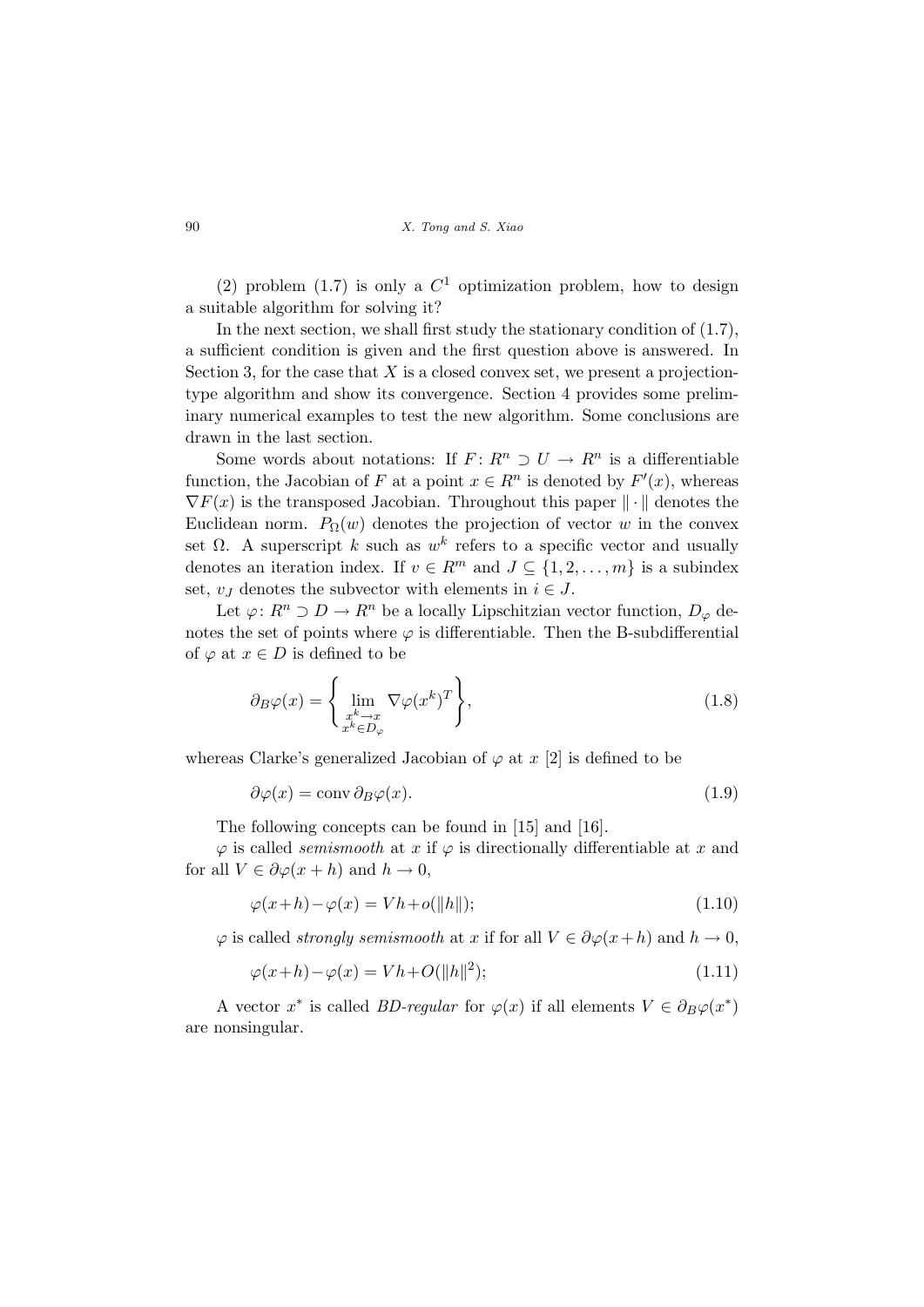## 2. Stationarity Conditions

In this section, we shall study conditions ensuring that a stationary point of  $(1.7)$  is a solution of  $(1.3)$  or  $(1.4)$ .

First we have the following properties for the nonsmooth function  $H(w)$ and the merit function  $\Psi(w)$  (see Proposition 3.1 and Proposition 4.1 in [4]).

**Lemma 2.1** Suppose that F is  $C^1$ -function and h and g are  $C^2$ -functions. Then

(i) each element  $V \in \partial H(w)$  can be represented as

$$
V = \begin{pmatrix} \nabla_x L(w) & \nabla h(x) & \nabla g(x) \\ \nabla h(x)^T & 0 & 0 \\ -D_a(w) \nabla g(x)^T & 0 & D_b(w) \end{pmatrix},
$$
\n(2.1)

where  $D_a(w) := diag(a_1(w), \ldots, a_m(w)), D_b(w) := diag(b_1(w), \ldots, b_m(w)) \in$  $R^{m \times m}$  are diagonal matrices whose ith diagonal elements are given by

$$
a_i(w) = \begin{cases} \frac{-g_i(x)}{\sqrt{(-g_i(x))^2 + z_i^2}} - 1, & \text{if } (-g_i(x), z_i) \neq 0, \\ a_i(w) = \xi_i - 1, & \text{otherwise;} \end{cases}
$$

$$
b_i(w) = \begin{cases} \frac{z_i}{\sqrt{(-g_i(x))^2 + z_i^2}} - 1, & \text{if } (-g_i(x), z_i) \neq 0, \\ \eta_i - 1, & \text{otherwise,} \end{cases}
$$

where  $(\xi_i, \eta_i)$  satisfies  $\|(\xi_i, \eta_i)\| \leq 1$ .

(ii)  $\Psi(w)$  is continuously differentiable and for  $V \in \partial H(w)$ , it holds

$$
\nabla \Psi(w) = V^T H(w). \tag{2.2}
$$

We review that a point  $(w, \nu, \mu)$  with  $w \in \Omega := \{w \in R^{n+p+m} | x \in X, \}$  $z \geq 0$  is a stationary point of the problem (1.7) if  $(w, \nu, \mu)$  satisfies

$$
\nabla_x \Psi(w) + \nabla h(x)\nu + \nabla g(x)\mu = 0,
$$
  
\n
$$
\nabla_y \Psi(w) = 0,
$$
  
\n
$$
h(x) = 0,
$$
  
\n
$$
z_i > 0, \Longrightarrow (\nabla_z \Psi(w))_i = 0, \quad i \in \mathcal{I},
$$
  
\n
$$
z_i = 0, \Longrightarrow (\nabla_z \Psi(w))_i \ge 0, \quad i \in \mathcal{I},
$$
  
\n
$$
g_i(x) \le 0, \mu_i \ge 0, \ g_i(x)\mu_i = 0, \quad i \in \mathcal{I},
$$
\n(2.3)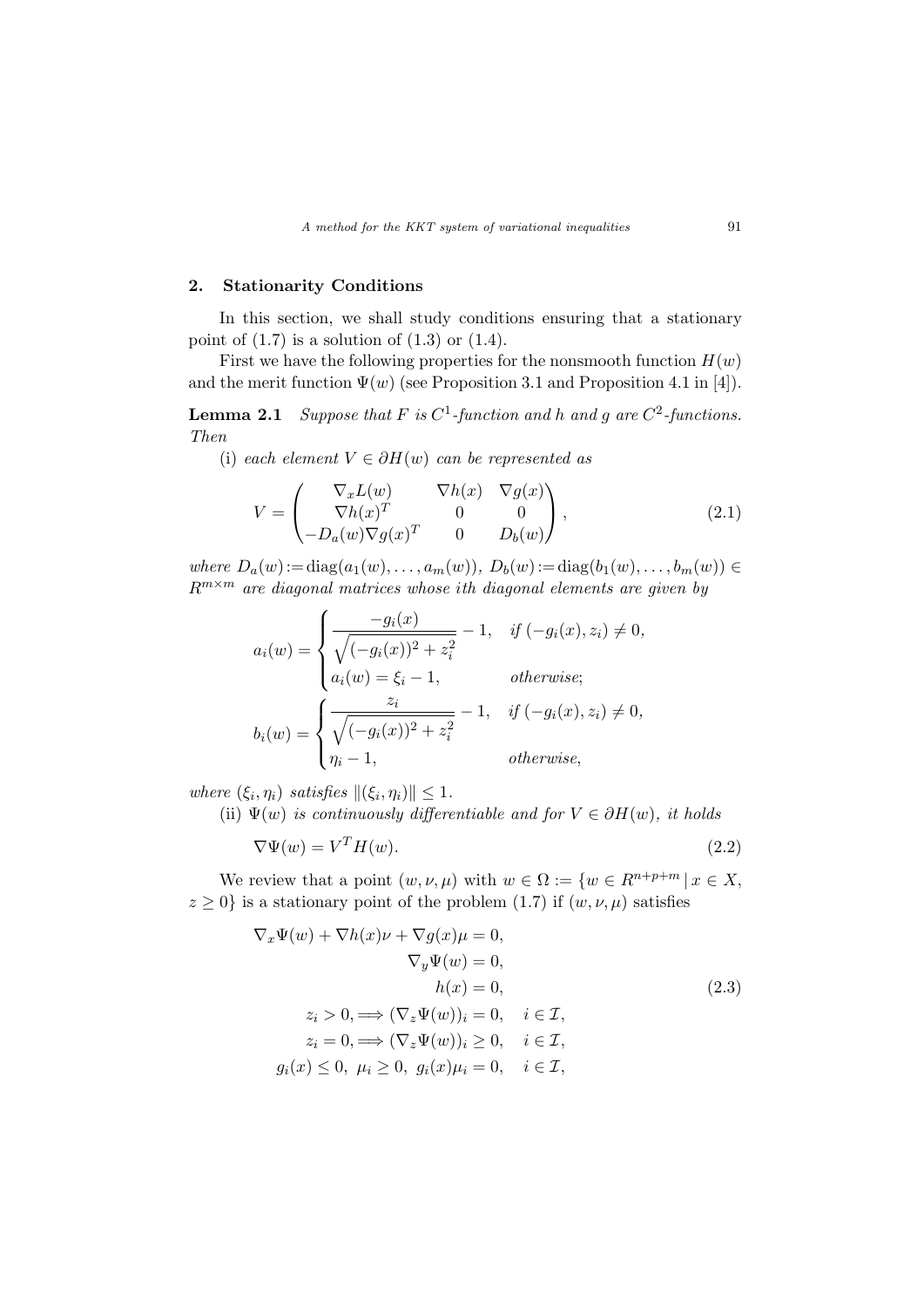where  $\mathcal{I} = \{1, \ldots, m\}$ . From (2.1) and (2.2), (2.3) can be rewritten as

$$
\nabla_x L(w)L(w) + \nabla h(x)h(x) - \nabla g(x)D_a(w)\Phi(w)
$$
  
+ 
$$
\nabla h(x)\nu + \nabla g(x)\mu = 0,
$$
  

$$
\nabla h(x)^T L(w) = 0,
$$
  

$$
h(x) = 0, \qquad (2.4)
$$
  

$$
z_i > 0, \Longrightarrow (\nabla g(x)^T L(w) + D_b(w)\Phi(w))_i = 0, \quad i \in \mathcal{I},
$$
  

$$
z_i = 0, \Longrightarrow (\nabla g(x)^T L(w) + D_b(w)\Phi(w))_i \ge 0, \quad i \in \mathcal{I},
$$
  

$$
g_i(x) \le 0, \mu_i \ge 0, \ g_i(x)\mu_i = 0, \quad i \in \mathcal{I}.
$$

Denote

$$
I_z^0 = \{i \in I \mid z_i = 0\}, \quad I_z^+ = \{i \in I \mid z_i > 0\},
$$
  
\n
$$
I_\mu^0 = \{i \in I \mid \mu_i = 0\}, \quad I_\mu^+ = \{i \in I \mid \mu_i > 0\}.
$$
\n(2.5)

Then we have the following main theorem.

**Theorem 2.1** Let  $(w^*, \nu^*, \mu^*)$  be a stationary point of (1.7). Assume that (a)  $\nabla_x L(w^*)$  is positive semidefinite on  $R^n$ ; (b)  $\nabla_x L(w^*)$  is positive definite on the cone

$$
\mathcal{C}(w^*, \mu^*) = \{ v \in R^n \mid \nabla h(x^*)^T v = 0, \nabla g_{I_z^+}(x^*)^T v = 0, \n\nabla g_{I_z^0}(x^*)^T v \ge 0, \nabla g_{I_z^0}(x^*)^T v \}^T \mu_{I_z^0}^* = 0 \}.
$$

Then  $w^*$  is a solution of the KKT system  $(1.3)$ .

*Proof.* We drop the symbol ∗ for simplicity in the process of proof.

Multiply the first expression of  $(2.4)$  by  $L(w)^T$ . Then from the definition of (2.5), (2.4) follows

$$
L(w)^T \nabla_x L(w) L(w) - L(w)^T \nabla g(x) D_a(w) \Phi(w)
$$
  
+ 
$$
L(w)^T \nabla g(x) \mu = 0,
$$
  

$$
\nabla h(x)^T L(w) = 0,
$$
  

$$
h(x) = 0,
$$
  

$$
(\nabla g(x)^T L(w) + D_b(w) \Phi(w))_{I_x^+} = 0,
$$
  

$$
(\nabla g(x)^T L(w) + D_b(w) \Phi(w))_{I_x^0} \ge 0,
$$
  

$$
g(x) \le 0, \quad \mu \ge 0, \quad g(x)^T \mu = 0.
$$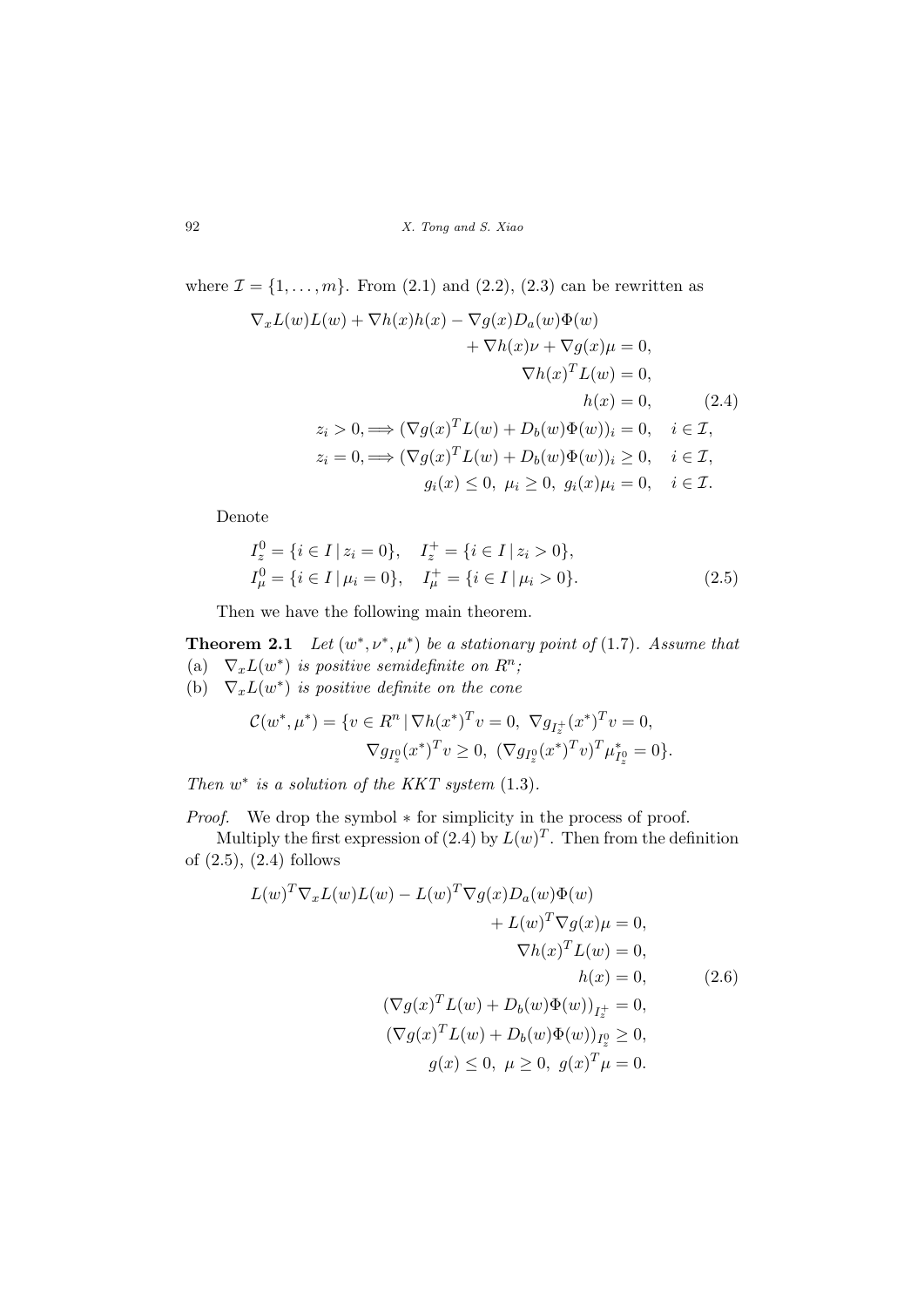A method for the KKT system of variational inequalities 93

From the definition of  $\Phi(w) = \Phi(-g(x), z)$  and  $g(x) \leq 0$  we obtain

$$
\phi(-g_i(x), z_i) = 0, \quad \text{for } i \in I_z^0. \tag{2.7}
$$

So (2.6) can be expressed as

$$
L(w)^T \nabla_x L(w) L(w) - L(w)^T \nabla g(x) D_a(w) \Phi(w)
$$
  
+ 
$$
L(w)^T \nabla g(x) \mu = 0,
$$
  

$$
\nabla h(x)^T L(w) = 0,
$$
  

$$
h(x) = 0,
$$
  

$$
(\nabla g(x)^T L(w) + D_b(w) \Phi(w))_{I_z^+} = 0,
$$
  

$$
(\nabla g(x)^T L(w))_{I_z^0} \ge 0,
$$
  

$$
g(x) \le 0, \quad \mu \ge 0, \quad g(x)^T \mu = 0.
$$
 (2.8)

Now we pay attention to the first expression of (2.8) and analyze some terms in it.

$$
-L(w)^{T} \nabla g(x) D_{a}(w) \Phi(w) = -(\nabla g(x)^{T} L(w))^{T} (D_{a}(w) \Phi(w))
$$
  

$$
= -(\nabla g(x)^{T} L(w))_{I_{2}^{0}}^{T} (D_{a}(w) \Phi(w))_{I_{2}^{0}}
$$
  

$$
- (\nabla g(x)^{T} L(w))_{I_{x}^{+}}^{T} (D_{a}(w) \Phi(w))_{I_{x}^{+}}
$$
  

$$
= -(\nabla g(x)^{T} L(w))_{I_{x}^{+}}^{T} (D_{a}(w) \Phi(w))_{I_{x}^{+}}
$$
  

$$
= (D_{b}(w) \Phi(w))_{I_{x}^{+}}^{T} (D_{a}(w) \Phi(w))_{I_{x}^{+}} (2.9)
$$
  

$$
= \Phi_{I_{x}^{+}}(w)^{T} (D_{b}(w) D_{a}(w))_{I_{x}^{+}} \Phi_{I_{x}^{+}}(w)
$$
  

$$
= \Phi(w)^{T} (D_{b}(w) D_{a}(w)) \Phi(w),
$$

where the third and last equality are due to (2.7), the fourth equality comes from the fourth expression of (2.8).

Using a similar analysis, we can obtain

$$
L(w)^{T} \nabla g(x) \mu = (\nabla g(x)^{T} L(w))_{I_{x}^{0}}^{T} \mu_{I_{x}^{0}} + (\nabla g(x)^{T} L(w))_{I_{x}^{+}}^{T} \mu_{I_{x}^{+}} = (\nabla g(x)^{T} L(w))_{I_{x}^{0}}^{T} \mu_{I_{x}^{0}} - (D_{b}(w) \Phi(w))_{I_{x}^{+}}^{T} \mu_{I_{x}^{+}}.
$$
 (2.10)

On the other hand,  $I_z^+$  can be written as

$$
I_z^+ = (I_z^+ \cap I_\mu^0) \cup (I_z^+ \cap I_\mu^+).
$$

We consider two cases: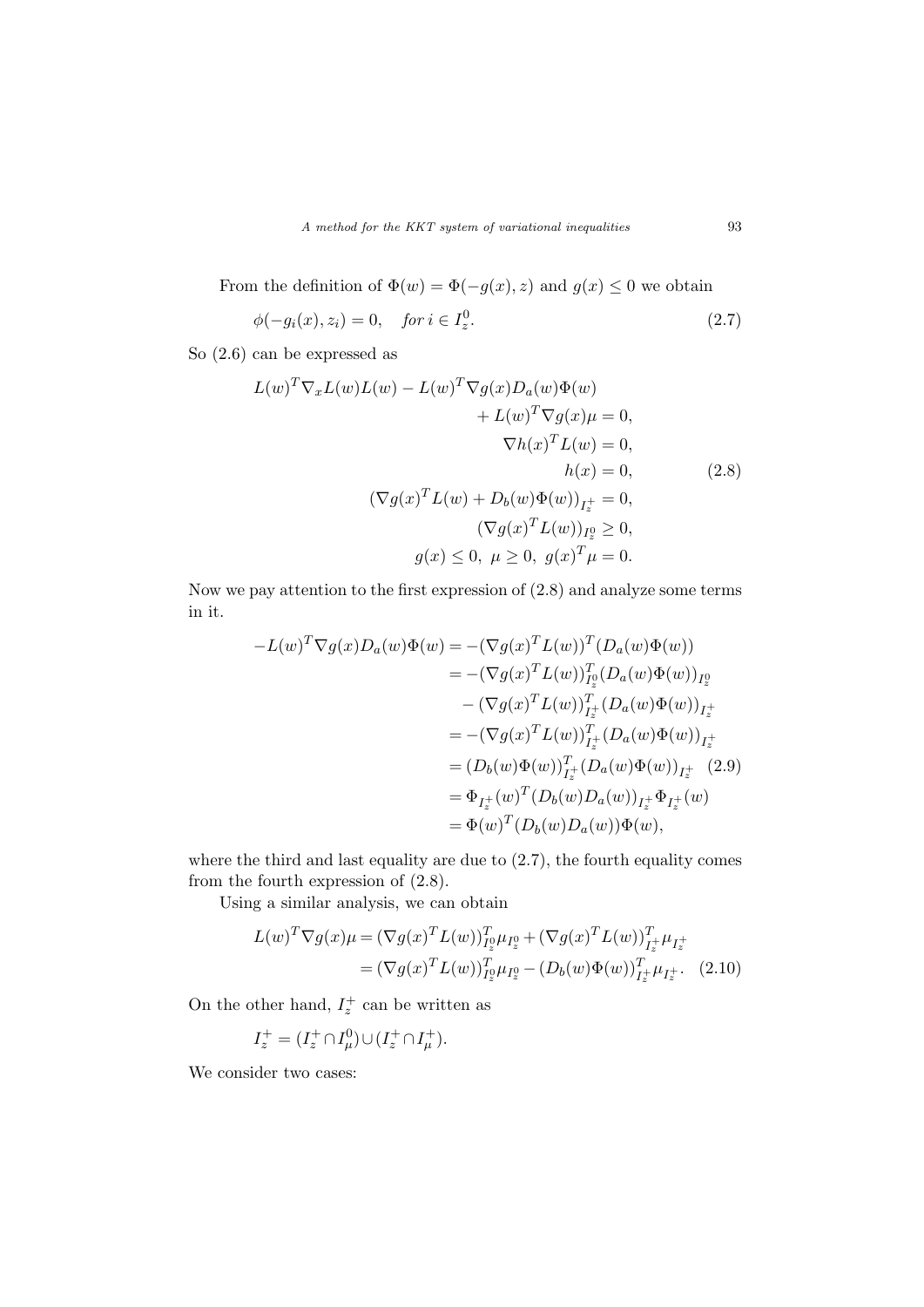(i)  $i \in I_z^+ \cap I_{\mu}^0$ . It is obviously that  $(D_b(w)\Phi(w))_i \mu_i = 0$ ;

(ii)  $i \in I_z^+ \cap I_{\mu}^+$ . From the last term of (2.8) we have  $g_i(x) = 0$ , which results  $\phi(-g_i(x), z_i) = 0$ . This implies  $(D_b(w)\Phi(w))_i\mu_i = 0$ .

Therefore we have  $(D_b(w)\Phi(w))_{I_z^+}^T\mu_{I_z^+} = 0.$  (2.10) becomes

$$
L(w)^T \nabla g(x) \mu = (\nabla g(x)^T L(w))_{I_x^0}^T \mu_{I_x^0},
$$
\n(2.11)

which together with  $(2.9)$  and the first expression of  $(2.8)$  yields

$$
L(w)^{T} \nabla_{x} L(w) L(w) + \Phi(w)^{T} (D_{b}(w) D_{a}(w)) \Phi(w)
$$
  
+  $(\nabla g(x)^{T} L(w))_{I_{2}^{0}}^{T} \mu_{I_{2}^{0}} = 0.$  (2.12)

From the condition (a) of theorem, the definition of  $D_a(w)$ ,  $D_b(w)$ ,  $\Phi(w)$  and the last two expressions of (2.8), we know that each term above is nonnegative. Then it follows

$$
L(w)^T \nabla_x L(w) L(w) = 0,
$$
  
\n
$$
\Phi(w)^T (D_b(w) D_a(w)) \Phi(w) = 0,
$$
  
\n
$$
(\nabla g(x)^T L(w))_{I_2^o}^T \mu_{I_2^o} = 0.
$$
\n(2.13)

Moreover, from the definition of  $a_i(w)$  and  $b_i(w)$  we can derive that

$$
a_i(w) = 0 \text{ or } b_i(w) = 0 \Longrightarrow \phi(-g_i(x), z_i) = 0,
$$
\n(2.14)

which together with the second expression of  $(2.13)$  yields

$$
\Phi(w) = 0.\tag{2.15}
$$

Note that for each  $J \subseteq \{1, \ldots, m\}$ ,  $(\nabla g(x)^T L(w))_J = \nabla g_J(x)^T L(w)$ . From  $(2.13)$  and  $(2.15)$ ,  $(2.8)$  is simplified as

$$
L(w)^T \nabla_x L(w) L(w) = 0,
$$
  
\n
$$
(\nabla g_{I_2^0}(x)^T L(w))^T \mu_{I_2^0} = 0,
$$
  
\n
$$
\nabla h(x)^T L(w) = 0,
$$
  
\n
$$
h(x) = 0,
$$
  
\n
$$
\nabla g_{I_2^+}(x)^T L(w) = 0,
$$
  
\n
$$
\nabla g_{I_2^0}(x)^T L(w) \ge 0,
$$
  
\n
$$
g(x) \le 0, \quad \mu \ge 0, \quad g(x)^T \mu = 0.
$$
\n(2.16)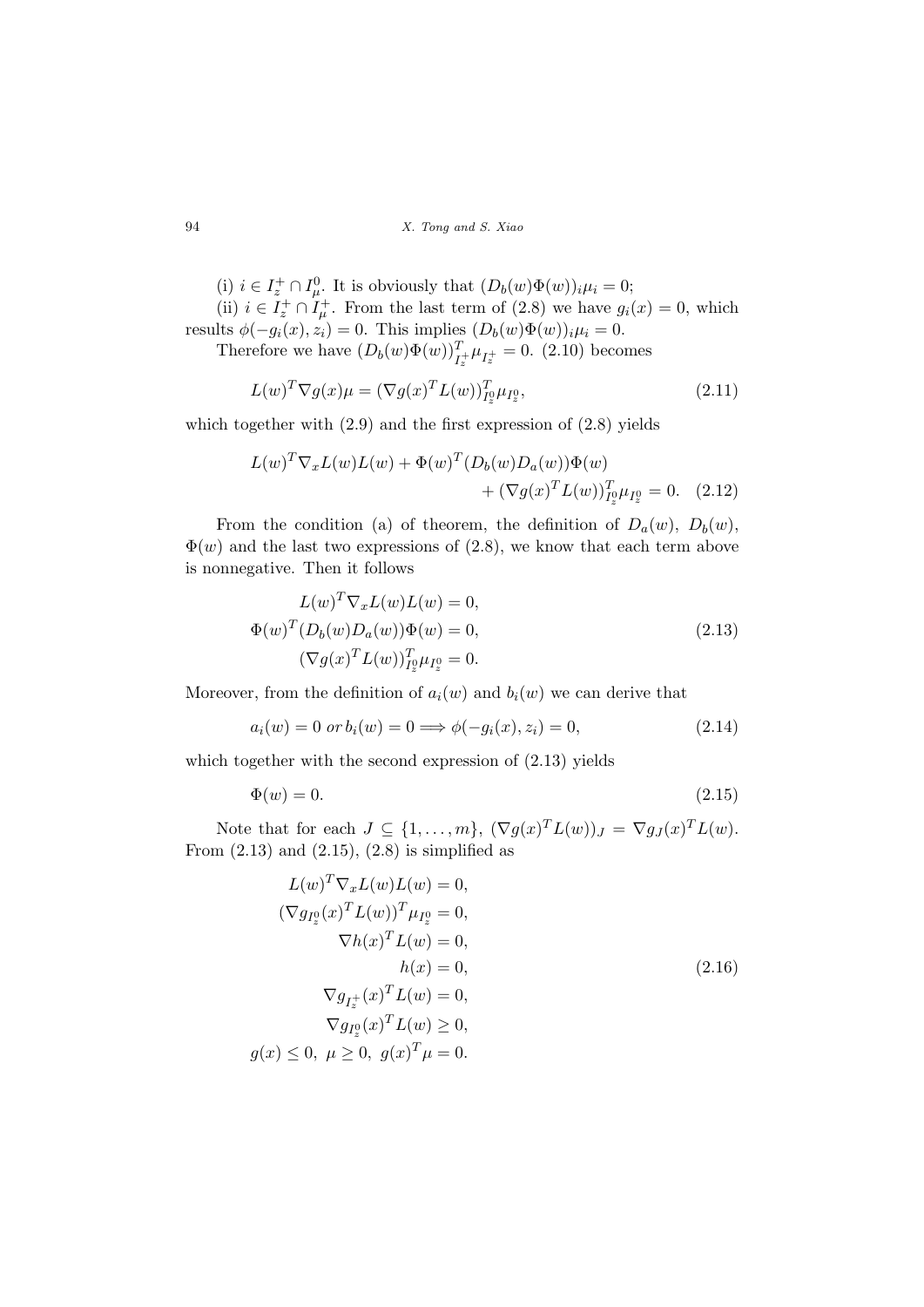$(2.16)$  shows that  $L(w) \in \mathcal{C}(w, \mu)$ . From the assumption (b) of the theorem, we have

$$
L(w) = 0.\tag{2.17}
$$

In addition,  $h(x) = 0$  is included in (2.16), which combining with (2.15) and (2.17) implies

$$
H(w)=0.
$$

This result shows that w is a solution of the KKT system  $(1.3)$ .  $\Box$ 

Remark 2.1 Theorem 2.1 is similar to Theorem 4.3 [4] and Theorem 3.1 [5] where the former gave some conditions ensuring that a stationary point of the unconstrained optimization (i.e., problem  $(1.5)$ ) is the solution of  $(1.4)$ , and the latter gave conditions ensuring that a stationary point of simple constrained optimization (problem  $(1.6)$ ) is the solution of  $(1.4)$ . Note that both problems (1.6) and (1.7) require  $z \geq 0$ , and there exists a relationship between the cone  $\mathcal{C}(x^*)$  defined in Theorem 3.1 [5] and the cone  $\mathcal{C}(w^*, \mu^*)$ defined in Theorem 2.1 as  $\mathcal{C}(w^*, \mu^*) \subset \mathcal{C}(x^*)$ . Hence, the assumed condition in Theorem 2.1 is weaker than one in Theorem 3.1 [5].

Next we consider the special  $VIP(X,F)$  where X is a box or ball. From Theorem 2.1 it is not difficult to get the following corollary. Note that for this case, solving the KKT system and  $VIP(X,F)$  is equivalent.

Corollary 2.1 Let X be  $X = \{x \in R^n | b \ge x \ge a\}$  with  $a, b \in R^n, b > a$ or  $X = \{x \in \mathbb{R}^n \mid ||x|| \leq r\}$  with  $r > 0$ , and  $(w^*, \mu^*)$  be a stationary point of (1.7). Assume that

(a)  $F(x)$  is monotone,

(b)  $\nabla_x F(x)$  is positive definite on the cone  $\mathcal{C}(w^*, \mu^*)$ .

Then  $x^*$  is a solution of  $VIP(X,F)$ .

### 3. Projected Algorithm

In this section we present a suitable algorithm for solving the system  $(1.7)$  with a closed convex set X. Obviously, if X is a closed convex set, so is the set  $\Omega$  defined by

 $\Omega = \{w \in R^{n+p+m} \mid h(x) = 0, g(x) \leq 0, z \geq 0\}.$ 

The new method proposed in this section is motivated by the recent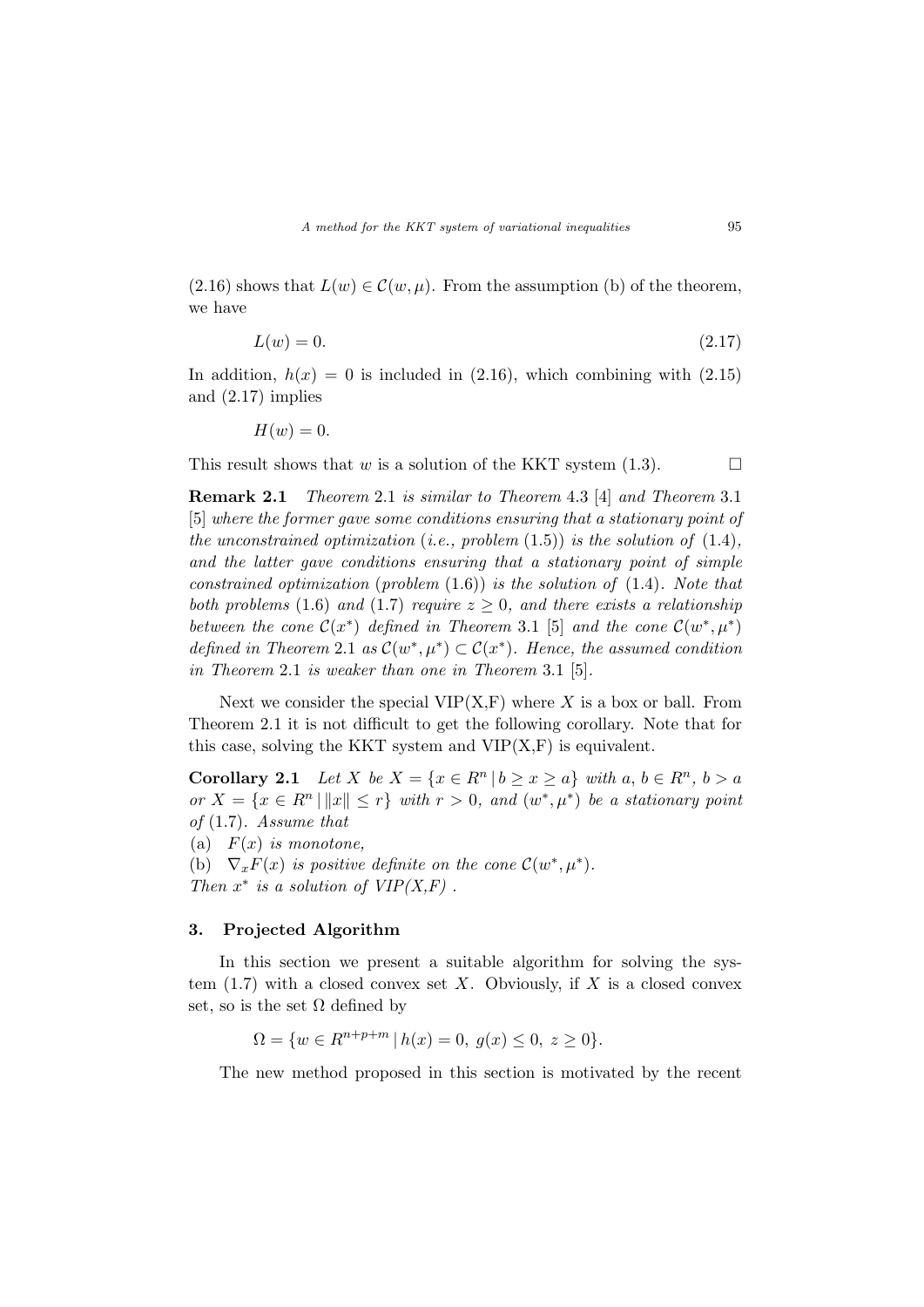works of [18] and [21]. A key technique of these algorithms in [18, 21] is the the choice of the search direction. By using an optimal combination of the projected gradient direction and the projected trust region direction, we obtain a feasible and descent direction. It is proved that by using the combination direction, the algorithm has nice globally and locally convergent property.

Next we give the outline of the algorithm. Let  $w^k$  be the current point. We omit the superscript  $k$  and denote the current point as  $w$  for simplicity. Let  $\Delta > 0$ ,  $\Delta_{\text{max}} \geq \Delta$ ,  $\gamma > 0$  be some given constants, which are correspondent to the point  $w$ . The search direction is obtained by three steps as follows:

# (1) Compute a projected gradient direction  $\bar{d}_G(\Delta)$

Compute the projected gradient direction by

$$
d_G(\Delta) := -\frac{\Delta}{\Delta_{\text{max}}} \gamma \nabla \Phi(w),
$$
  
\n
$$
\bar{d}_G(\Delta) := P_{\Omega}[w + d_G(\Delta)] - w.
$$
\n(3.1)

 $\bar{d}_G(\Delta)$  has some nice properties such as feasibility and descent. However, it can not ensure locally superlinear convergence. Therefore we shall combine the projected trust region direction to speed up the convergent rate.

# (2) Compute a projected trust region direction  $d_T(\Delta)$

Choose  $V \in \partial H(w)$ . Let  $d_T(\Delta)$  be a solution of the trust region subproblem

$$
\min \quad \frac{1}{2} \|H(w) + Vd\|^2 \stackrel{\triangle}{=} q(d)
$$
\n
$$
s.t. \quad \|d\| \le \Delta. \tag{3.2}
$$

Then the projected trust region direction is computed by

$$
\bar{d}_T(\Delta) := P_{\Omega}[w + d_T(\Delta)] - w. \tag{3.3}
$$

# (3) Compute an optimal search direction  $d(\Delta)$

Consider that the projected trust region direction  $\bar{d}_T(\Delta)$  may not be a descent direction of the merit function  $\Psi(w)$  when a point w is far from a solution, whereas  $\bar{d}_G(\Delta)$  is a descent direction of  $\Psi(w)$ . Hereby, we shall consider an optimal combination of the two directions.

Define the search direction by

$$
\bar{d}(\Delta) := t^*(\Delta)\bar{d}_G(\Delta) + (1 - t^*(\Delta))\bar{d}_T(\Delta),\tag{3.4}
$$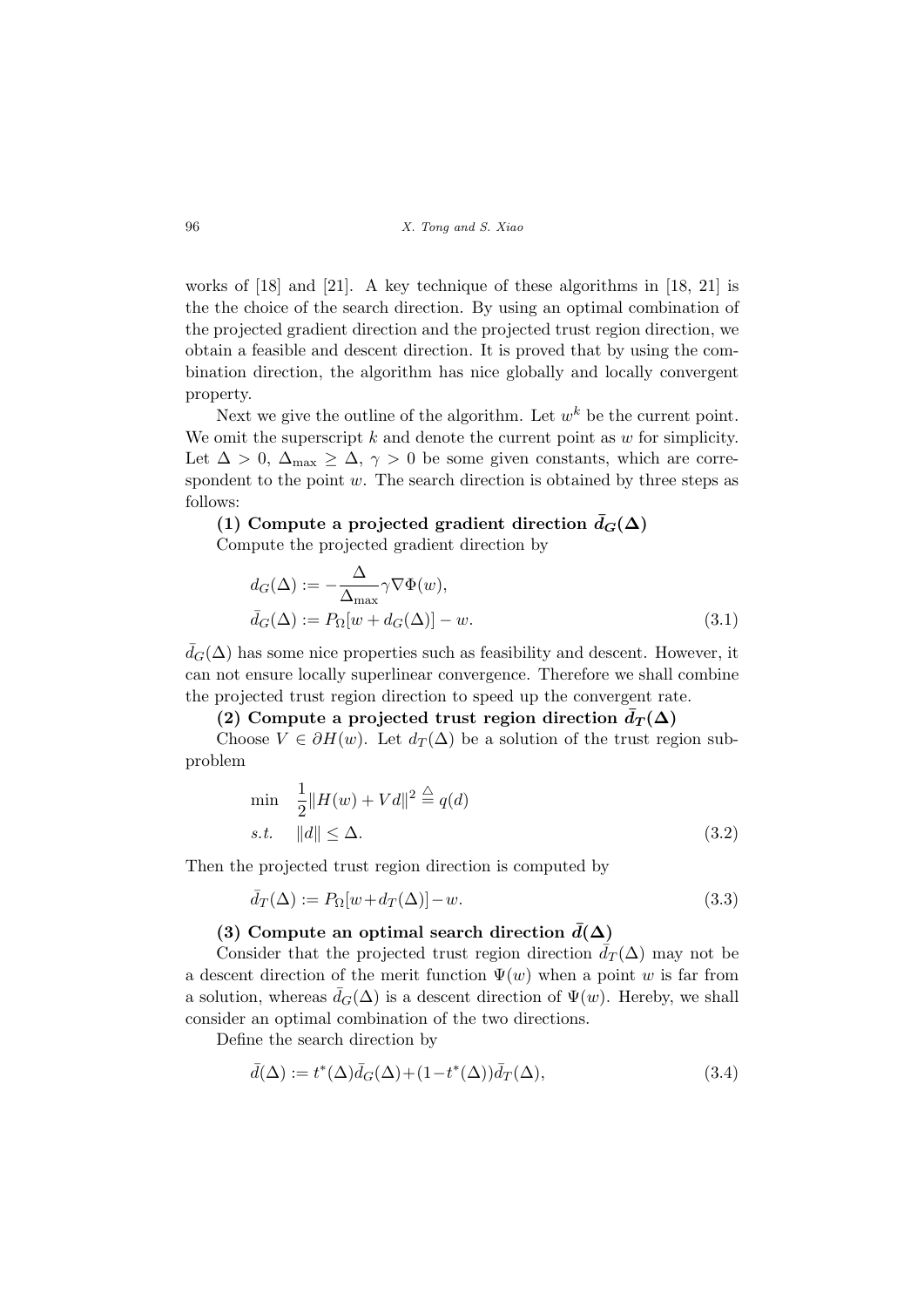where  $t^*(\Delta) \in (0,1)$  is an optimal solution of the following problem

$$
\min_{t \in [0,1]} \frac{1}{2} ||H(w) + V[t\bar{d}_G(\Delta) + (1-t)\bar{d}_T(\Delta)]]^2 \stackrel{\triangle}{=} q_\Delta(t). \tag{3.5}
$$

Let  $t(\Delta)$  be a solution of  $\nabla q_{\Delta}(t) = 0$ . Then for any  $\Delta > 0$ , we have

$$
t(\Delta) = \begin{cases} -\frac{[H(w) + V\bar{d}_T(\Delta)]^T V [\bar{d}_G(\Delta) - \bar{d}_T(\Delta)]}{\left\|V[\bar{d}_G(\Delta) - \bar{d}_T(\Delta)]\right\|^2}, \\qquad \qquad \text{if } V\bar{d}_G(\Delta) \neq V\bar{d}_T(\Delta), \\ \text{any number in } (-\infty, +\infty), \\qquad \qquad \text{if } V\bar{d}_G(\Delta) = V\bar{d}_T(\Delta). \end{cases} \tag{3.6}
$$

It is not difficult to deduce the following result for the solution of (3.5).

**Lemma 3.1** Suppose that  $w \in \Omega$ . Then for any  $\Delta > 0$ , the optimal solution  $t^*(\Delta)$  of (3.5) is

$$
t^*(\Delta) = \max\{0, \min\{1, t(\Delta)\}\},\tag{3.7}
$$

where  $t(\Delta)$  is defined by (3.6).

We now state the new algorithm as follows.

## Algorithm 3.1 (Projection Algorithm)

- **Step 0.** Choose  $w^0 \in \Omega$ , give constants  $\alpha_1, \alpha_2, \rho_1, \rho_2, \sigma \in (0,1), \eta, \Delta_{\min}$ ,  $\Delta_{\text{max}}$  and  $\Delta_0$  be such that  $0 < \alpha_1 < 1 < \alpha_2$ ,  $0 < \rho_1 < \rho_2 < 1$ ,  $\eta \in (0, 1), \Delta_0 > 0, \Delta_{\text{max}} > \Delta_{\text{min}} > 0$ , set  $k := 0$ .
- **Step 1.** If  $w^k$  is a stationary point of problem (1.7) stop. **1.** If w is a stationary point of problem (1.*t*) stop.<br>Otherwise let  $\Delta^k := \min\{\Delta_{\max}, \max\{\Delta_{\min}, \Delta_k\}\}, \hat{\Delta} := \Delta^k$  and choose  $V_k \in \partial H(w^k)$ .
- Step 2. Solve the trust region subproblem  $(3.2)$  by a suitable algorithm. Denote the solution by  $d_T^k(\hat{\Delta})$ .

Step 3. Let

$$
\gamma_k := \min\bigg\{1, \frac{\Delta_{\max}}{\|\nabla\Psi(w^k)\|}, \eta \frac{\|H(w^k)\|}{\|\nabla\Psi(w^k)\|}, \eta \frac{\Psi(w^k)}{\|\nabla\Psi(w^k)\|^2}\bigg\},\tag{3.8}
$$

compute  $\bar{d}_{G}^{k}(\hat{\Delta}), \bar{d}_{T}^{k}(\hat{\Delta}), t_{k}^{*}(\hat{\Delta})$  by (3.1), (3.3) and (3.7). Let

$$
\bar{d}^{k}(\hat{\Delta}) := t_{k}^{*}(\hat{\Delta})\bar{d}_{G}^{k}(\hat{\Delta}) + (1 - t_{k}^{*}(\hat{\Delta}))\bar{d}_{T}^{k}(\hat{\Delta}).
$$
\n(3.9)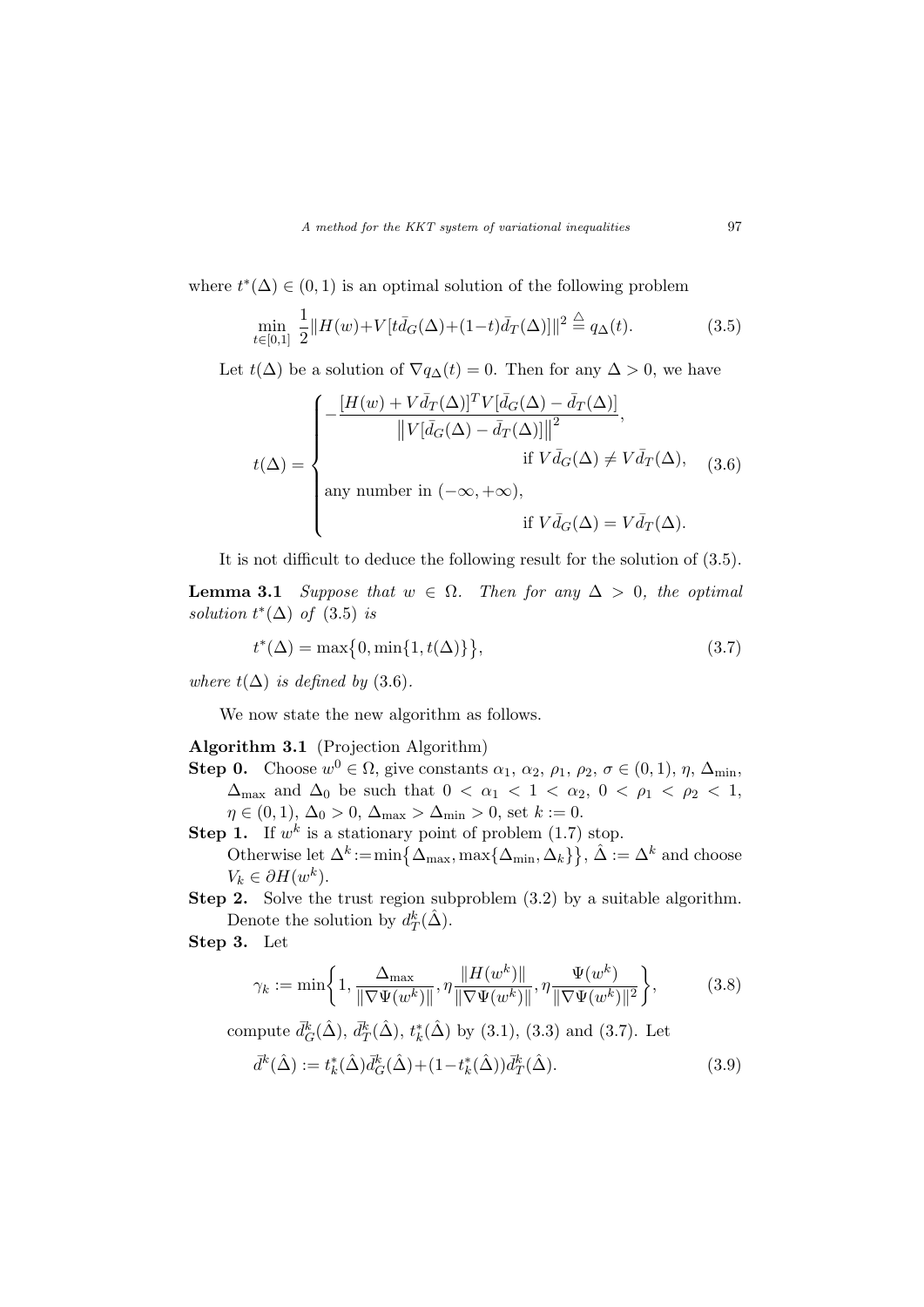### Step 4. Compute

$$
\hat{r}_k := \frac{\Psi(w^k + \bar{d}^k(\hat{\Delta})) - \Psi(w^k)}{(1/2) \| H(w^k) + V_k \bar{d}^k(\hat{\Delta}) \|^2 - \Psi(w^k)}.
$$
\n(3.10)

If

$$
\Psi(w^k) - \frac{1}{2} ||H(w^k) + V_k \bar{d}^k(\hat{\Delta})|| \ge -\sigma \nabla \Psi(w^k)^T \bar{d}^k_G(\hat{\Delta})
$$
\n
$$
\hat{r}_k \ge \rho_1,
$$
\n
$$
\text{let } s^k = \bar{d}^k(\hat{\Delta}), \ w^{k+1} := w^k + s^k, \ \delta_k = \hat{\Delta}. \text{ Set}
$$
\n
$$
\Delta_{k+1} := \begin{cases}\n\hat{\Delta}, & \text{if } \rho_1 \le \hat{r}_k < \rho_2, \\
\alpha_2 \hat{\Delta}, & \text{if } \hat{r}_k \ge \rho_2;\n\end{cases}
$$
\n(3.11)

Let  $k := k + 1$  return to step 1. Otherwise set  $\hat{\Delta} := \alpha_1 \hat{\Delta}$  and repeat to do step 2.

**Remark 3.1**  $\Delta^k$  expresses the initial trust region radius at each iteration, and  $\delta_k$  is the radius of the corresponding trial step  $s^k$ . This also implies that for all k,  $\Delta^k \geq \Delta_{\min}$ . The trust region subproblem (3.2) can be solved approximately by many existing methods such as the truncated conjugate gradient method (see [20] and [24]).

Remark 3.2 Algorithm 3.1 is designed based on the case where the projection on  $X$  can be carried out easily. We know that, except for some special cases such as box and ball constraints, the projected calculation onto a general closed convex set  $X$  is expensive and is still an open question. This difficulty also restricts the application of Algorithm 3.1 for some  $VIP(X,F)$  problems.

Algorithm 3.1 is an extension of the algorithm proposed in [18] in which the constraint is a box. Therefore we can obtain the following convergence results. Here we omit the detailed proofs and refer to [18].

**Theorem 3.1** Let X be a closed convex set and  $\{w^k\}$  be generated by Algorithm 3.1. Then any accumulation point  $w^*$  of  $\{w^k\}$  is a stationary point of  $(1.7)$ . Moreover, if  $w^*$  satisfies the conditions of Theorem 2.1,  $w^*$  is a solution of the KKT system  $(1.3)$ .

Proof. The first conclusion is proved as Theorem 4.1 in [18]. The second conclusion follows from Theorem 2.1 directly.  $\Box$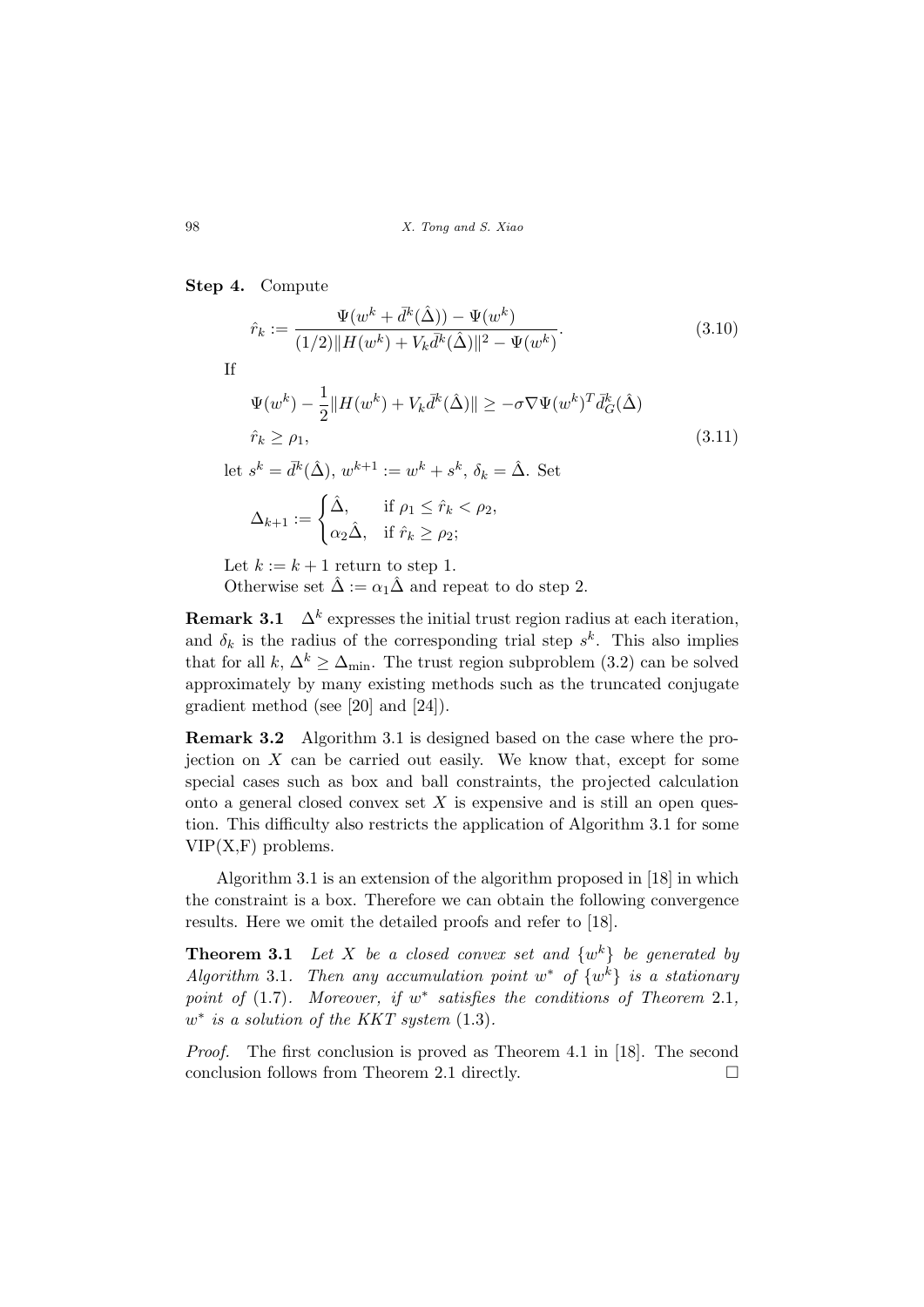Next theorem shows the locally superlinear convergence of Algorithm 3.1. In reference [18], it is proved that for  $w<sup>k</sup>$  sufficiently close to a solution  $w^*$ , the trust region direction solved by  $(3.2)$  is reduced to the Newton direction (see Lemma 5.4 in [18]). This conclusion implies that the trust region constraint becomes inactive near the solution. Furthermore, Lemma 5.7 in [18] proved that  $t_k^*(\Delta^k) = o(1)$ . Hence, from (3.4), the search direction used in this paper is reduced asymptotically to the projected Newton direction, then we have the following superlinear convergence (See Theorem 5.2 in [18] for the process of proof).

**Theorem 3.2** Suppose that  $w^*$  is an accumulation point of the sequence  $\{w^k\}$  generated by Algorithm 3.1 and a BD-regular solution of the KKT system (1.3). Then the whole sequence  $\{w^k\}$  converges superlinearly. Moreover, if  $\nabla F$ ,  $\nabla^2 h_i$   $(i = 1, ..., p)$  and  $\nabla^2 g_i$   $(i = 1, ..., m)$  are locally Lipschitzan, the convergent rate is quadratic.

### 4. Preliminary Numerical Experiments

In this section, we present some preliminary numerical examples for Algorithm 3.1, and the problems are extracted from some references as follows.

Example 1 The problem comes from Ralph and Wright problem 3 in [19], which is a convex optimization problem. The corresponding VIP problem  $(1.1)$  is

$$
F(x) = {2x_1 + x_2 + 1 \choose x_1 + 4x_2 + 1}
$$
  
\n
$$
X := \{x \in R^2 \mid x_1 \ge 0, \ x_2 \ge 0, \ (x_1 - 2)^2 + (x_2 - 1)^2 \le 5\}
$$
\n(4.1)

Example 2 This example is from Taji, Fukushima and Ibaraki in [22] except that the polyhedron constraint is replaced by a ball constraint in the feasible region, i.e.,

$$
F(x)=\begin{pmatrix} 0.726 & -0.949 & 0.266 & -1.193 & -0.504 \\ 1.645 & 0.678 & 0.333 & -0.217 & -1.443 \\ -1.016 & -0.225 & 0.769 & 0.934 & 1.007 \\ 1.063 & 0.587 & -1.144 & 0.550 & -0.548 \\ -0.256 & 1.453 & -1.073 & 0.509 & 1.026 \end{pmatrix}\begin{pmatrix} x_1 \\ x_2 \\ x_3 \\ x_4 \\ x_5 \end{pmatrix}
$$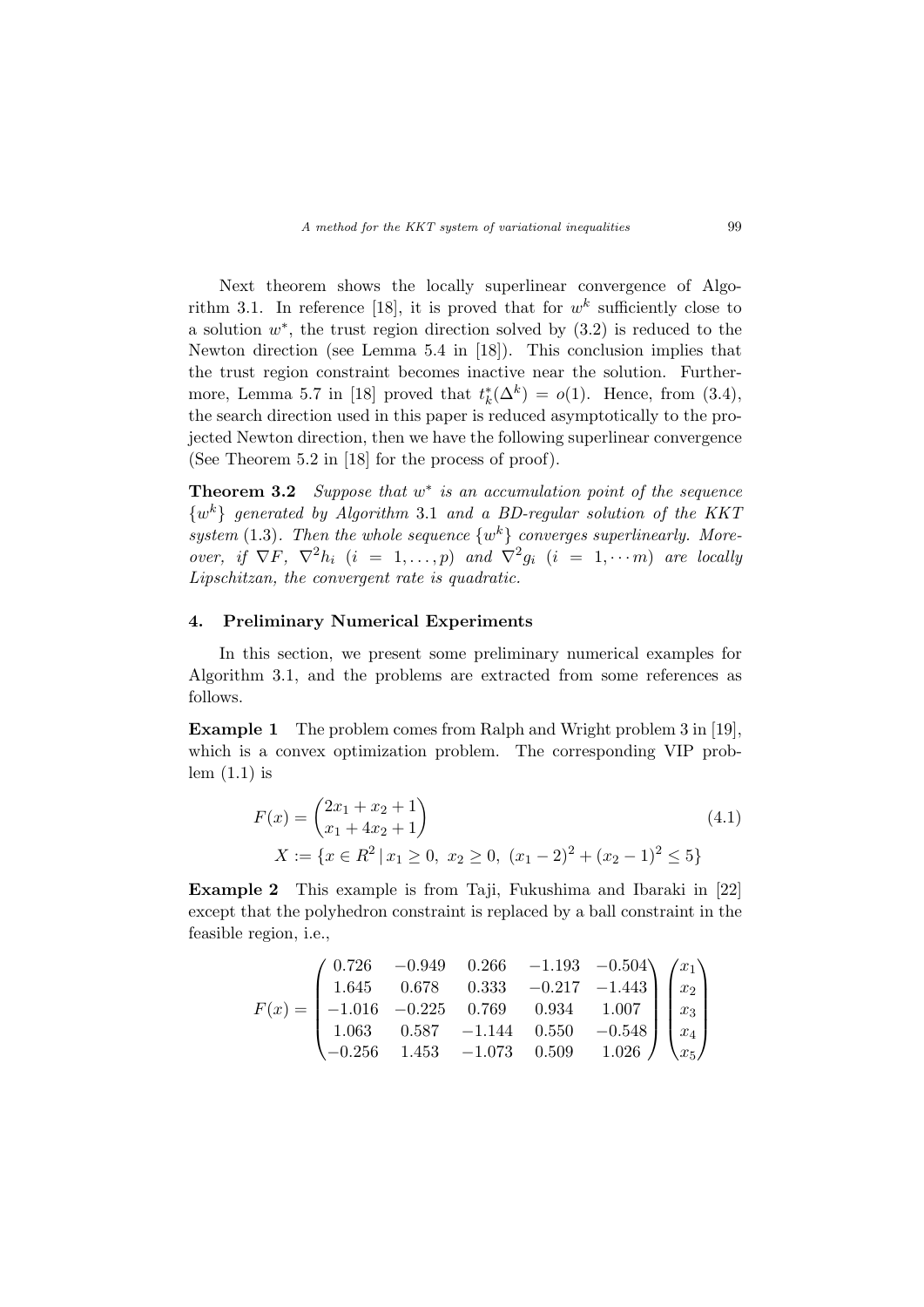$$
+ 10 \begin{pmatrix} \arctan(x_1 - 2) \\ \arctan(x_2 - 2) \\ \arctan(x_3 - 2) \\ \arctan(x_4 - 2) \\ \arctan(x_5 - 2) \end{pmatrix} + \begin{pmatrix} 5.308 \\ 0.008 \\ -0.938 \\ 1.024 \\ -1.312 \end{pmatrix}
$$
 (4.2)

and

$$
X := \left\{ x \in R^5 \mid \sum_{i=1}^5 (x_i - 2)^2 \le 5 \times 2^2, \ x_i \ge 0, \ i = 1, \dots, 5 \right\}.
$$
 (4.3)

Example 3 The problem is the minimization of a sum of Euclidean norms:

$$
\min_{x \in R^n} \sum_{i=1}^m \|b_i - A_i^T x\|,\tag{4.4}
$$

where  $b_1, b_2, \ldots, b_m \in \mathbb{R}^d$  are column vectors in the Euclidean d-space,  $A_1, A_2, \ldots, A_m \in R^{n \times d}$  are *n*-by-*d* matrices. Problem (4.4) is a convex programming problem, but its objective function is not differentiable at any point x with  $b_i - A_i^T x = 0$  for some i. We have the following conclusion for problem  $(4.4)$  (see Lemma 5.1 and 5.2 in [17]).

**Lemma 4.1**  $x^*$  is a solution of (4.4) if and only if  $u^* = (x^*, y^*)$  satisfies

$$
F(u^*)^T(u-u^*) \ge 0 \quad \text{for all } u \in X,\tag{4.5}
$$

where  $y^* = (y_1^*, \ldots, y_m^*) \in R^{md}$  with  $y_i^* \in R^d$   $(i = 1, \ldots, m)$ ,  $X = R^n \times B \times$  $\cdots \times B \subset R^{n+md}$  with  $B = \{s \in R^d \mid ||s|| \leq 1\},\$ 

$$
F(u) = \begin{pmatrix} Ay \\ A^T x - b \end{pmatrix},
$$

$$
A = [A_1, A_2, \dots, A_m], b^T = [b_1^T, b_2^T, \dots, b_m^T].
$$

In (4.4), the dimension of the reformulated problem (4.5) is  $n + md$ , and  $X$  can be written as

$$
X := \{ u = (x, y) \in R^{n+md} \mid g_i(u) = ||y_i||^2 - 1 \le 0, y_i \in R^d, \ i = 1, ..., m \}.
$$
\n(4.6)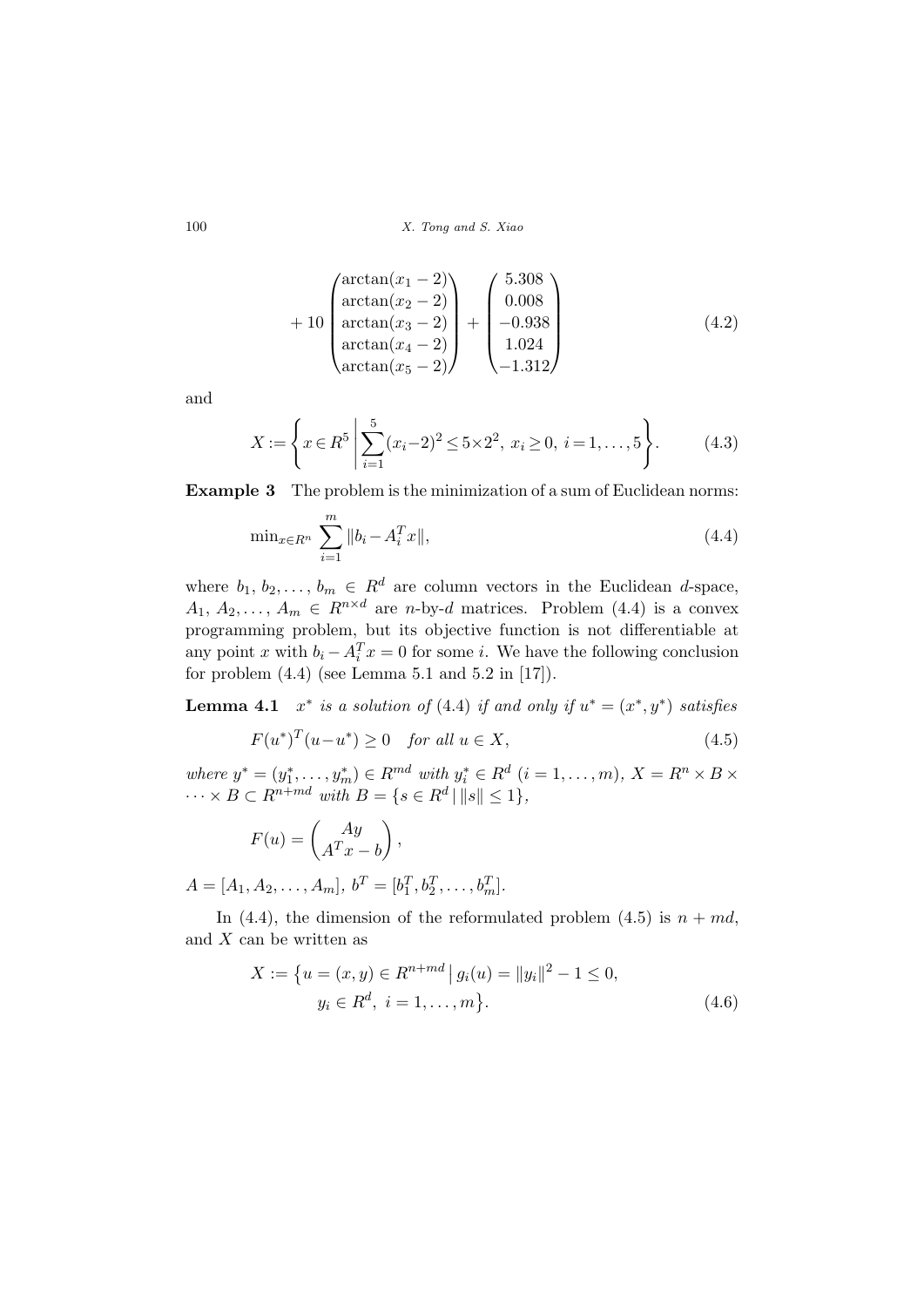(4.4) can be reformulated as the second order cone program

$$
\min_{x \in R^n, y \in R^m} \sum_{i=1}^m y_i
$$
  
s.t. 
$$
||b_i - A_i^T x|| \le y_i \quad (i = 1, \dots, m)
$$

with dimension  $m + n$ . Then the dimension of the reformulated problem is significantly reduced compared with problem (4.5). Here the motivation for choosing reformulation (4.5) is to convert the problem (4.4) into  $VIP(X,F)$  (1.1) so that Algorithm 3.1 can be tested.

In our numerical example (4.4), for  $i = 1, ..., m$ ,  $A_i \in R^{n \times d}$  is a matrix with elements

$$
(A_i)_{kl} = \begin{cases} 1, & \text{if } k = l \\ 0, & \text{otherwise,} \end{cases}
$$

and each component of  $b_i$  is selected randomly from a uniform distribution of  $(-5, 5)$ .

The parameters used in Algorithm 3.1 are set

$$
\alpha_1 = 0.5, \ \alpha_2 = 2, \ \rho_1 = 0.0001, \ \rho_2 = 0.75, \ \eta = 0.9, \ \sigma = 0.5, \ \Delta_0 = 5, \ \Delta_{\min} = 0.0001, \ \Delta_{\max} = 10
$$

We use  $\min{\{\Psi(w^k), \|\nabla \Psi(w^k)\|\}} \leq 1.0e^{-10}$  as the stopping rule. The trust region subproblem in Algorithm 3.1 is solved by the truncated preconditioned conjugate gradient method proposed in [20] and [24]. All examples were done on a P-III with MATLAB code.

For Example 1 and Example 2, the starting points  $x^0$  are chosen randomly in  $(0, 1)$ , and  $z<sup>0</sup>$  is set  $z<sup>0</sup> = e$ , where e denotes the vector of all ones. We test these two examples for 10 times with random  $x^0$ , and the results listed in Table 4.1 are the average value of 10 times. We report results of Example 3 in Table 4.2, in which m denotes the number of terms in sum; **d** denotes the dimension of  $b_i$ ; **n** indicates the dimension of x. The starting point of Example 3 is chosen as  $u^0 = (x^0, y^0) = 0, z^0 = 0.5e$ .

In Table 4.1 and Table 4.2, Iter denotes the number of iterations, which is also equal to the number of Jacobian calculations of  $F(u)$ ; NF indicates the number of function calculations, the number of solving the trust region subproblem then is  $NF - 1$ ;  $\Psi(w^f)$  denotes the value of  $\Psi(w)$  at the final iterate;  $\|\nabla\Psi(w^f)\|$  denotes the value of  $\|\nabla\Psi(w)\|$  at the final iterate;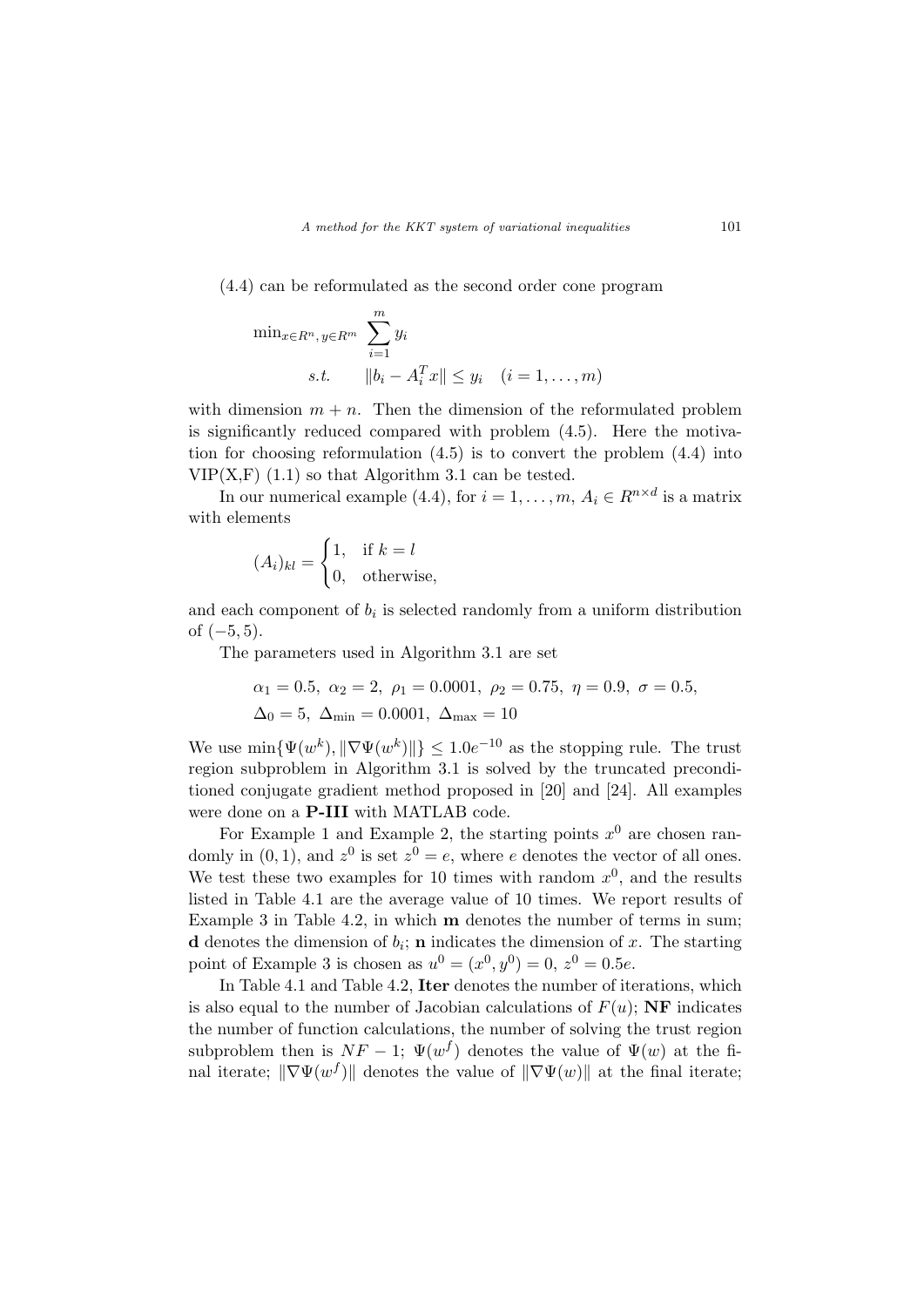Table 4.1. (Computing Results of Example 1 and Example 2)

| Example 1.   Iter   NF   $\Psi(w^f)$ |     | $\ \nabla \Psi(w^f)\ $ $ t^*(\Delta)_{\rm ave}$ |  |
|--------------------------------------|-----|-------------------------------------------------|--|
|                                      |     | $4.5$   $2.1843e-25$   $2.0970e-12$   $0.1701$  |  |
|                                      | 5.2 | $1.1204e-11$   $7.9197e-06$   $0.0017$          |  |

| m  | d          | $\mathbf n$ | Iter | NF | $\Psi(w^f)$ | $\ \nabla \Psi(w^f)\ $ | $t^*(\Delta)_{\text{ave}}$ |
|----|------------|-------------|------|----|-------------|------------------------|----------------------------|
| 5  | 50         | 100         | 7    | 8  | 8.8409e-15  | 3.6800e-06             | 0.0403                     |
|    | 100        | 100         | 9    | 10 | 1.2513e-13  | 1.6713e-05             | $\Omega$                   |
|    | <b>200</b> | 100         | 20   | 30 | 2.5651e-13  | 3.9582e-05             | 0.3343                     |
|    | 100        | 1000        | 9    | 10 | 9.3376e-12  | 1.0853e-04             | 5.9008e-05                 |
| 10 | 10         | 100         | 6    | 7  | 2.9888e-13  | 1.1463e-05             | 0.2441                     |
|    | 50         | 100         | 9    | 11 | 5.0705e-13  | $2.0286e-05$           | 0.1962                     |
|    | 50         | 500         | 9    | 11 | 1.0827e-13  | 1.4576e-05             | 0.0394                     |
|    | 100        | 1000        | 16   | 28 | 1.1550e-11  | 1.8243e-04             | 0.4568                     |
| 20 | 50         | 100         | 10   | 11 | 6.1714e-12  | 9.9883e-05             | 0.1369                     |
|    | 50         | 1000        | 10   | 11 | 1.1920e-12  | 5.0466e-05             | 0.0655                     |
|    | 100        | 100         | 11   | 12 | 7.0359e-13  | 4.5551e-05             | 0.0635                     |
|    | 100        | 1000        | 11   | 12 | 2.3270e-12  | 8.7587e-05             | 0.0781                     |

Table 4.2. (Computing Results of Example 3)

 $t^*(\Delta)_{ave}$  denotes the average of all  $t_k^*(\Delta^k)$ .

We give some explanations to  $t^*(\Delta)_{\text{ave}}$ . From the locally convergent analysis we know that under some assumptions, the value of  $t_k^*(\Delta^k)$  specifies the superlinear property of Algorithm 3.1, i.e.,  $t_k^*(\Delta^k) = o(1)$  means that the search direction  $\bar{d}_T(\Delta^k)$  is used eventually and the superlinear conclusion is obtained. Note that  $t^*(\Delta)_{\text{ave}}$  has a different meaning with  $t^*_k(\Delta^k)$ . The former, i.e.  $t^*(\Delta)_{\text{ave}}$ , expresses the average value of  $t^*_k(\Delta^k)$  during the total iterates, whereas the latter is the weight coefficient of the search direction (see (3.9)) at the k<sup>th</sup> iterate. The value  $t^*(\Delta)_{\text{ave}}$  just shows which direction (the projected gradient direction or the projected trust region direction) is used mostly in all iterates. In other words, if  $t^*(\Delta)_{\text{ave}}$  is close to zero, the projected trust region direction is used most of the time in the total iterates, otherwise, if it is close to one, then the projected gradient direction is used most of the time.

Table 4.1 and Table 4.2 show that our algorithm is promising. The computing effect is represented by the iterative number of examples. We also note that for all examples, the average value  $t^*(\Delta)_{\text{ave}}$  is small, which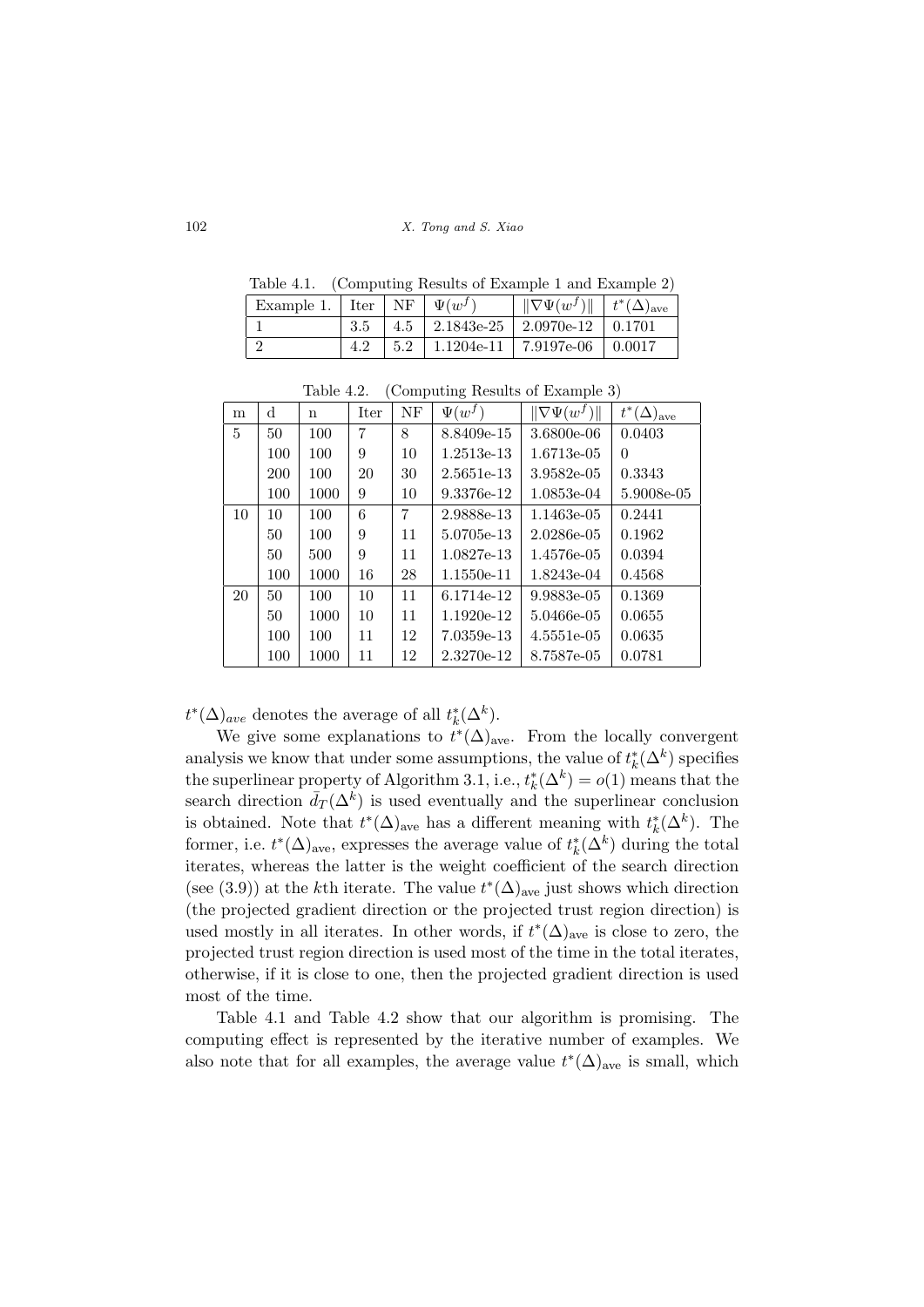implies that the trust region direction was used very often. This feature also shows that the proposed method is computationally better than the projected gradient method.

We note that Example 1 and Example 2 are strongly monotone variational inequality problems in the whole space, so the conditions assumed in Theorem 2.1 are satisfied. Though we can not prove that Example 3 satisfies the assumptions of sufficient conditions in Theorem 2.1, Algorithm 3.1 is still flexible for the problem.

### 5. Conclusion

In this paper we consider how to solve the KKT system of a general  $VIP(X,F)$ . We reformulate the KKT system as a constrained optimization problem. The motivation of the new reformulation is based on some real cases where  $F(x)$  is not defined well on the whole space, or some important properties of  $F(x)$  hold just on X. The so-called stationary condition, which ensures a stationary point of the reformulated optimization problem being a solution of the KKT system, is discussed. A projection-type method for solving the reformulation problem with a closed convex set is also presented. The new algorithm has nice global and local convergence properties. Numerical examples show that the new algorithm is promising. Since how to compute efficiently the projection of a general closed convex set is an open question, the new algorithm is suitable for some special  $VIP(X,F)$  where the projection on  $X$  is easy to be computed. On the other hand, from the numerical example 3 we note that the conditions proposed in Theorem 2.1 may be reduced in the further research. Moreover, to require the iterates to stay in the whole set  $X$  is quite questionable. In order to reduce the difficulties in solving the reformulated constrained problem, we may just consider the constraints which are necessary. These are our further research topics.

Acknowledgement The authors would like to thank two anonymous referees for their detailed comments which considerably improved the presentation of the paper.

#### References

[ 1 ] Andreani R., Friedlander A. and Martinez J.M., Solution of finite-dimensional variational inequalities using smooth optimization with simple bounds, JOTA, 94 (1997), 635–657.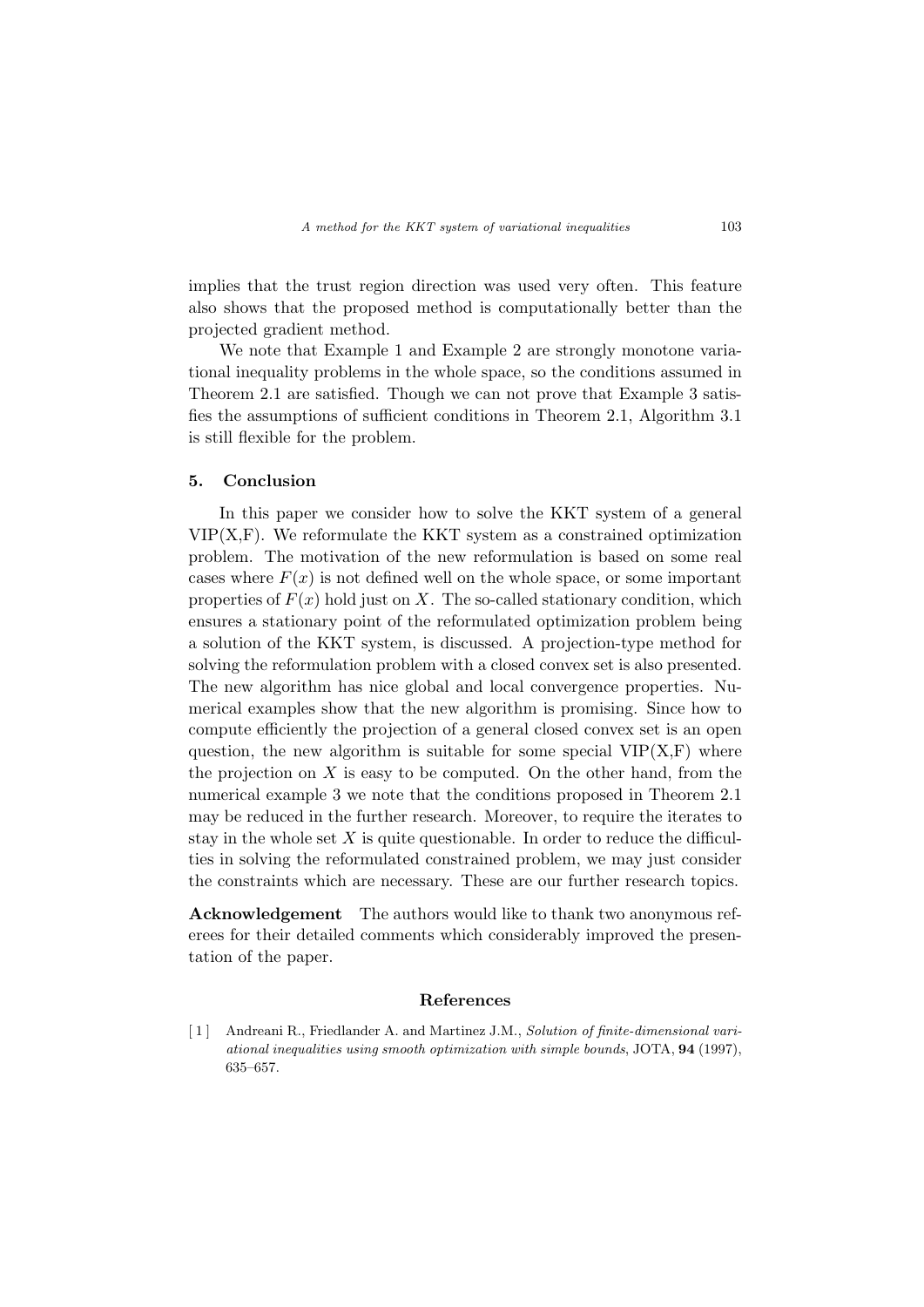104 X. Tong and S. Xiao

- [2] Clarke F.H., *Optimization and Nonsmooth Analysis*, John Wiley, New York, 1983.
- [3] Dirkse S.P. and Ferris M.C., *MCPLIB: A collection of nonlinear mixed complemen*tarity problems, Optim. Method and Software, 5 (1995), 319–345.
- [4] Facchinei F., Fischer A. and Kanzow C., Regularity properties of a semismooth reformulation of variational inequalities, SIAM J. Optim., 8 (1998), 850–869.
- [5] Facchinei F., Fischer A. and Kanzow C., Peng J-M., A simply constrained optimization reformulation of KKT systems arising from variational inequalities, Appl. Math. Optim., 40 (1999), 19–37.
- [ 6 ] Facchinei F. and Kanzow C., On unconstrained and constrained stationary points of the implicit Lagrangian, JOTA, 92 (1997), 99–115.
- [ 7 ] Ferris M.C., Kanzow C. and Munson T.S., Feasible descent algorithms for mixed complementarity problems, Math. Prog., 86 (1999), 475–497.
- [8] Ferris M.C. and Pang J.S., *Engineering and economic applications of complemen*tarity problems, SIAM Rev., 39 (1997), 669–713.
- [ 9 ] Harker P.T. and Pang J.S., Finite-dimensional variational inequality and nonlinear complementarity problems: A survey of theory, algorithms and applications, Math. Prog., 48 (1990), 161–220.
- [10] Jiang H., Global convergence analysis of the generalized Newton and Gauss-Newton methods of the Fischer-Burmester equation for complementarity problem, Math. Oper. Res. 24 (1999), 529–542.
- [11] Jiang H., Fukushima M., Qi L. and Sun D., A trust region method for solving generalized complementarity problems, SIAM J. Optim., 8 (1998), 140–157.
- [12] Jiang H. and Qi L., A new nonsmooth equations approach to nonlinear complementarity problems, SIAM J. Control Optim., 35 (1997), 178–193.
- [13] Luca T.D., Facchinei F. and Kanzow C., A semismooth equation approach to the solution of nonlinear complementarity problems, Math. Prog., 75 (1996), 407–439.
- [14] Moré J., Global methods for nonlinear complementarity problems, Mathematics of Operations research, 21 (1996), 589–614.
- [15] Pang J.S. and Qi L., Nonsmooth equations: Motivation and algorithms, SIAM J. Optim., 3 (1993), 443–465.
- [16] Qi L., Convergence analysis of some algorithms for solving nonsmooth equations, Math. Oper. Res., 18 (1993), 227–245.
- [17] Qi L. and Zhou G., A smoothing Newton method for ball constrained variational inequalities with applications, Applied Mathematics Report AMR00/28, School of Mathematics, The University of New South Wales, November, 2000.
- [18] Qi L., Tong X. and Li D., An active-set projected trust region algorithm for box constrained nonsmooth equations, J. Optim. Theory and Applications, 120 (2004), 601–625.
- [19] Ralph D. and Wright S.J., Superlinear Convergence of an Interior-Point Method for Monotone Variational Inequalities, in Complementarity and Variational Problem, State of the Art, M.C. Ferris and J.S. Pang, eds., SIAM Philadelphia, PA, pp. 345–385, 1997.